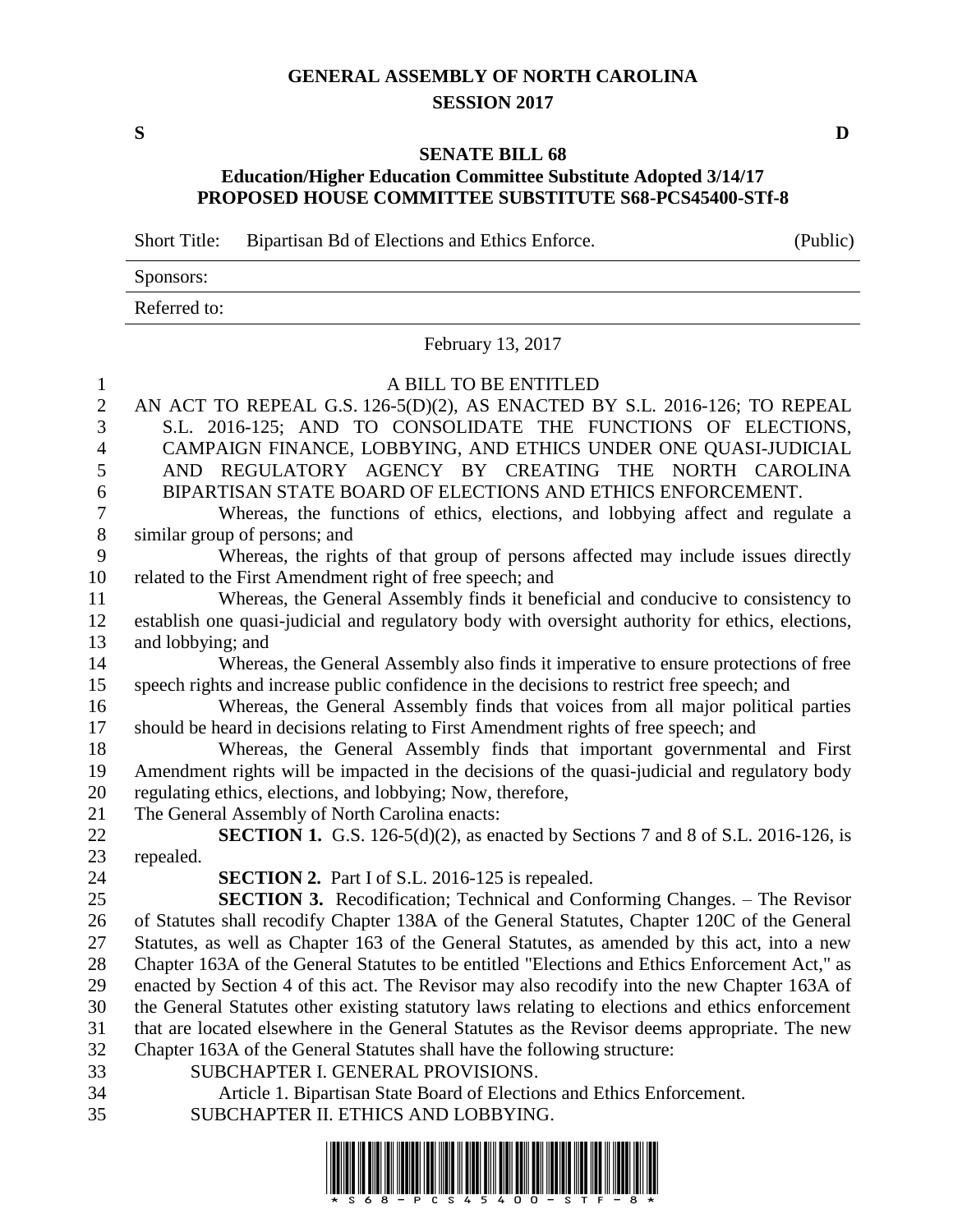|              | <b>General Assembly Of North Carolina</b><br><b>Session 2017</b>              |
|--------------|-------------------------------------------------------------------------------|
| $\mathbf{1}$ | Article 5. General Provisions.                                                |
| $\mathbf{2}$ | Article 6. Public Disclosure of Economic Interests.                           |
| 3            | Article 7. Ethical Standards for Covered Persons.                             |
| 4            | Article 8. Lobbying.                                                          |
| 5            | Part 1. Registration.                                                         |
| 6            | Part 2. Prohibitions and Restrictions.                                        |
| 7            | Part 3. Reporting.                                                            |
| $8\,$        | Part 4. Liaison Personnel.                                                    |
| 9            | Part 5. Exemptions.                                                           |
| 10           | Part 6. Miscellaneous.                                                        |
| 11           | Article 9. Violation Consequences.                                            |
| 12           | SUBCHAPTER III. ELECTION AND ELECTION LAWS.                                   |
| 13           | Article 15. Time of Primaries and Elections.                                  |
| 14           | Part 1. Time of Primaries and Elections.                                      |
| 15           | Part 2. Time of Elections to Fill Vacancies.                                  |
| 16           | Article 16. Election Officers.                                                |
| 17           | Part 1. State Board Powers and Duties.                                        |
| 18           | Part 2. County Boards of Elections.                                           |
| 19           | Part 3. Political Activities by Board of Elections Members and Employees.     |
| 20           | Part 4. Precinct Election Officials.                                          |
| 21           | Article 17. Qualifying to Vote.                                               |
| 22           | Part 1. Qualifications of Voters.                                             |
| 23           | Part 2. Registration of Voters.                                               |
| 24           | Part 3. Challenges.                                                           |
| 25           | Part 4. HAVA Administrative Complaint Procedure.                              |
| 26           | Article 18. Political Parties.                                                |
| 27           | Article 19. Nomination of Candidates.                                         |
| 28           | Part 1. Primary Elections.                                                    |
| 29           | Part 2. Nomination by Petition.                                               |
| 30           | Part 3. Challenge to Candidacy.                                               |
| 31           | Article 20. Conduct of Primaries and Elections.                               |
| 32           | Part 1. Precincts and Voting Places.                                          |
| 33           | Part 2. Precinct Boundaries.                                                  |
| 34           | Part 3. Voting.                                                               |
| 35           | Part 4. Counting Official Ballots, Canvassing Votes, Hearing Protests, and    |
| 36           | Certifying Results.                                                           |
| 37           | Part 5. Members of United States House of Representatives.                    |
| 38           | Part 6. Presidential Electors.                                                |
| 39           | Part 7. Presidential Preference Primary Act.                                  |
| 40           | Part 8. Petitions for Elections and Referenda.                                |
| 41           | Article 21. Absentee Voting.                                                  |
| 42           | Part 1. Absentee Ballot.                                                      |
| 43           | Part 2. Uniform Military and Overseas Voters Act.                             |
| 44           | Article 22. Regulation of Election Campaigns.                                 |
| 45           | Part 1. Corrupt Practices and Other Offenses Against the Elective Franchise.  |
| 46           | Article 23. Regulating Contributions and Expenditures in Political Campaigns. |
| 47           | Part 1. In General.                                                           |
| 48           | Part 2. Disclosure Requirements for Media Advertisements.                     |
| 49           | Part 3. Municipal Campaign Reporting.                                         |
| 50           | Article 24. The North Carolina Public Campaign Fund.                          |
| 51           | Article 25. The Voter-Owned Elections Act.                                    |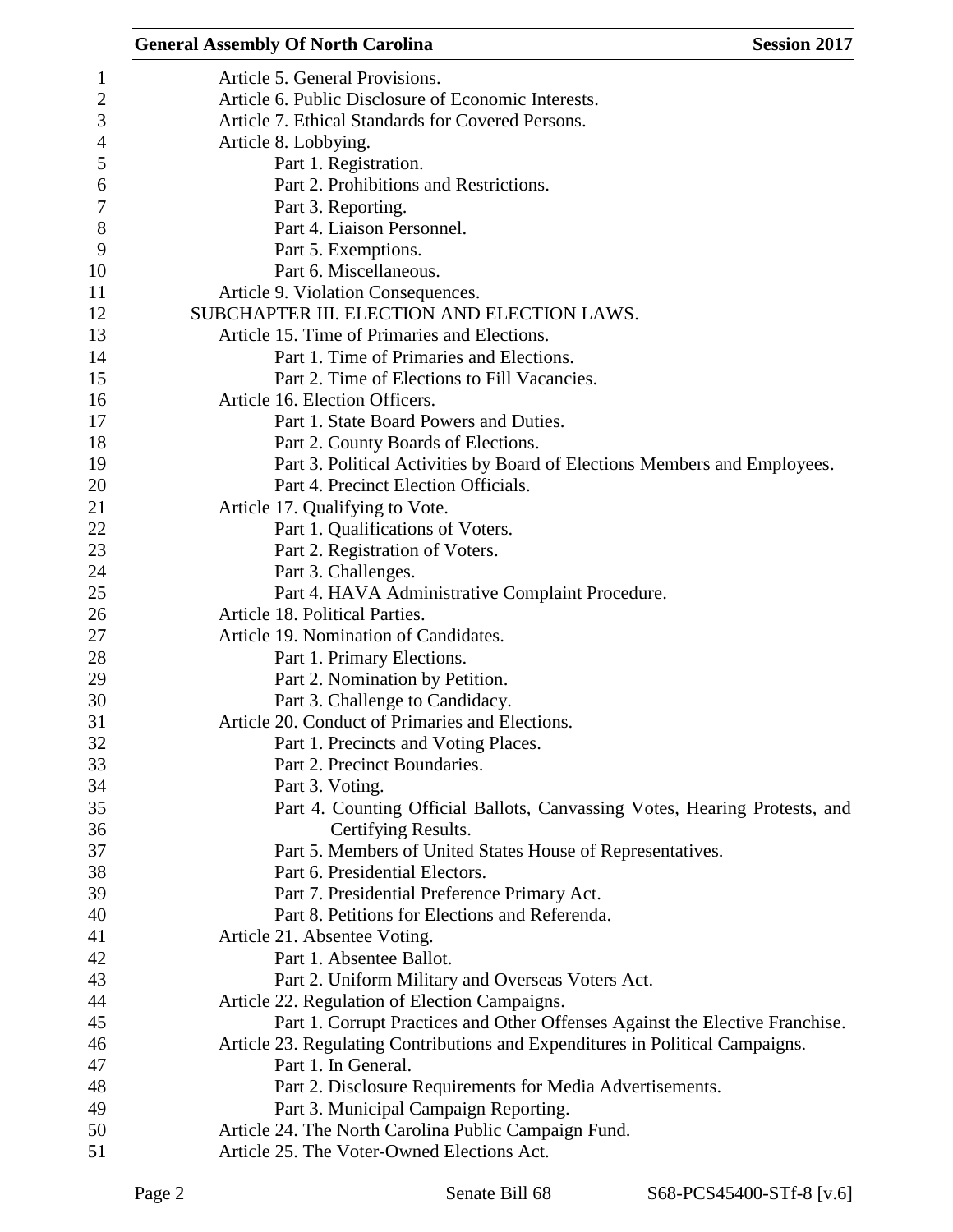|                | <b>General Assembly Of North Carolina</b><br><b>Session 2017</b>                                                                         |
|----------------|------------------------------------------------------------------------------------------------------------------------------------------|
| 1              | Article 26. Legal Expense Funds.                                                                                                         |
| $\overline{2}$ | Article 27. Municipal Elections.                                                                                                         |
| 3              | Part 1. Municipal Election Procedure.                                                                                                    |
| $\overline{4}$ | Part 2. Conduct of Municipal Elections.                                                                                                  |
| 5              | Article 28. Nomination and Election of Appellate, Superior, and District Court                                                           |
| 6              | Judges.                                                                                                                                  |
| 7              | When recodifying, the Revisor is authorized to change all references to the State Ethics                                                 |
| 8              | Commission, to the State Board of Elections, or to the Secretary of State, to instead be                                                 |
| 9              | references to the Bipartisan State Board of Elections and Ethics Enforcement. The Revisor may                                            |
| 10             | separate subsections of existing statutory sections into new sections and, when necessary to                                             |
| 11             | organize relevant law into its proper place in the above structure, may rearrange sentences that                                         |
| 12             | currently appear within subsections. The Revisor may modify statutory citations throughout the                                           |
| 13             | General Statutes, as appropriate, and may modify any references to statutory divisions, such as                                          |
| 14             | "Chapter," "Subchapter," "Article," "Part," "section," and "subsection," adjust the order of lists                                       |
| 15             | of multiple statutes to maintain statutory order, correct terms and conform names and titles                                             |
| 16             | changed by this act, eliminate duplicative references to the Bipartisan State Board of Elections                                         |
| 17             | and Ethics Enforcement that result from the changes authorized by this section, and make                                                 |
| 18             | conforming changes to catch lines and references to catch lines. The Revisor may also adjust                                             |
| 19             | subject and verb agreement and the placement of conjunctions. The Revisor shall consult with                                             |
| 20             | the State Ethics Commission, the State Board of Elections, the Secretary of State, and the new                                           |
| 21             | Bipartisan State Board of Elections and Ethics Enforcement on this recodification.                                                       |
| 22             | <b>SECTION 4.(a)</b> The General Statutes are amended by adding a new Chapter to                                                         |
| 23             | read:                                                                                                                                    |
| 24             | "Chapter 163A.                                                                                                                           |
| 25             | "Elections and Ethics Enforcement Act."                                                                                                  |
| 26<br>27       | <b>SECTION 4.(b)</b> Chapter 163A of the General Statutes, as enacted by this act, is<br>amended by adding a new Subchapter to read:     |
| 28             | "SUBCHAPTER I. GENERAL PROVISIONS."                                                                                                      |
| 29             | <b>SECTION 4.(c)</b> Subchapter I of Chapter 163A of the General Statutes, as enacted                                                    |
| 30             | by this act, is amended by adding a new Article to read:                                                                                 |
| 31             | "Article 1.                                                                                                                              |
| 32             | "Bipartisan State Board of Elections and Ethics Enforcement.                                                                             |
| 33             | "§ 163A-1. Bipartisan State Board of Elections and Ethics Enforcement established.                                                       |
| 34             | There is established the Bipartisan State Board of Elections and Ethics Enforcement,                                                     |
| 35             | referred to as the State Board in this Chapter.                                                                                          |
| 36             | " <u>§ 163A-2. Membership.</u>                                                                                                           |
| 37             | The State Board shall consist of eight individuals registered to vote in North<br>(a)                                                    |
| 38             | Carolina, appointed by the Governor, four of whom shall be of the political party with the                                               |
| 39             | highest number of registered affiliates and four of whom shall be of the political party with the                                        |
| 40             | second highest number of registered affiliates, as reflected by the latest registration statistics                                       |
| 41             | published by the State Board. The Governor shall appoint four members each from a list of six                                            |
| 42             | nominees submitted by the State party chairs of the two political parties with the highest                                               |
| 43             | number of registered affiliates, as reflected by the latest registration statistics published by the                                     |
| 44             | State Board.                                                                                                                             |
| 45             | Members shall serve for two-year terms, beginning May 1 immediately following<br>(b)                                                     |
| 46             | the election of the Governor.                                                                                                            |
| 47             | Members shall be removed by the Governor from the State Board only for<br>(c)                                                            |
| 48<br>49       | misfeasance, malfeasance, or nonfeasance.<br>Any vacancy occurring on the State Board shall be filled by an individual affiliated<br>(d) |
| 50             | with the same political party of the vacating member. Any vacancy occurring in the State Board                                           |
| 51             | in an appointment made by the Governor shall be filled by the Governor, and the person so                                                |
|                |                                                                                                                                          |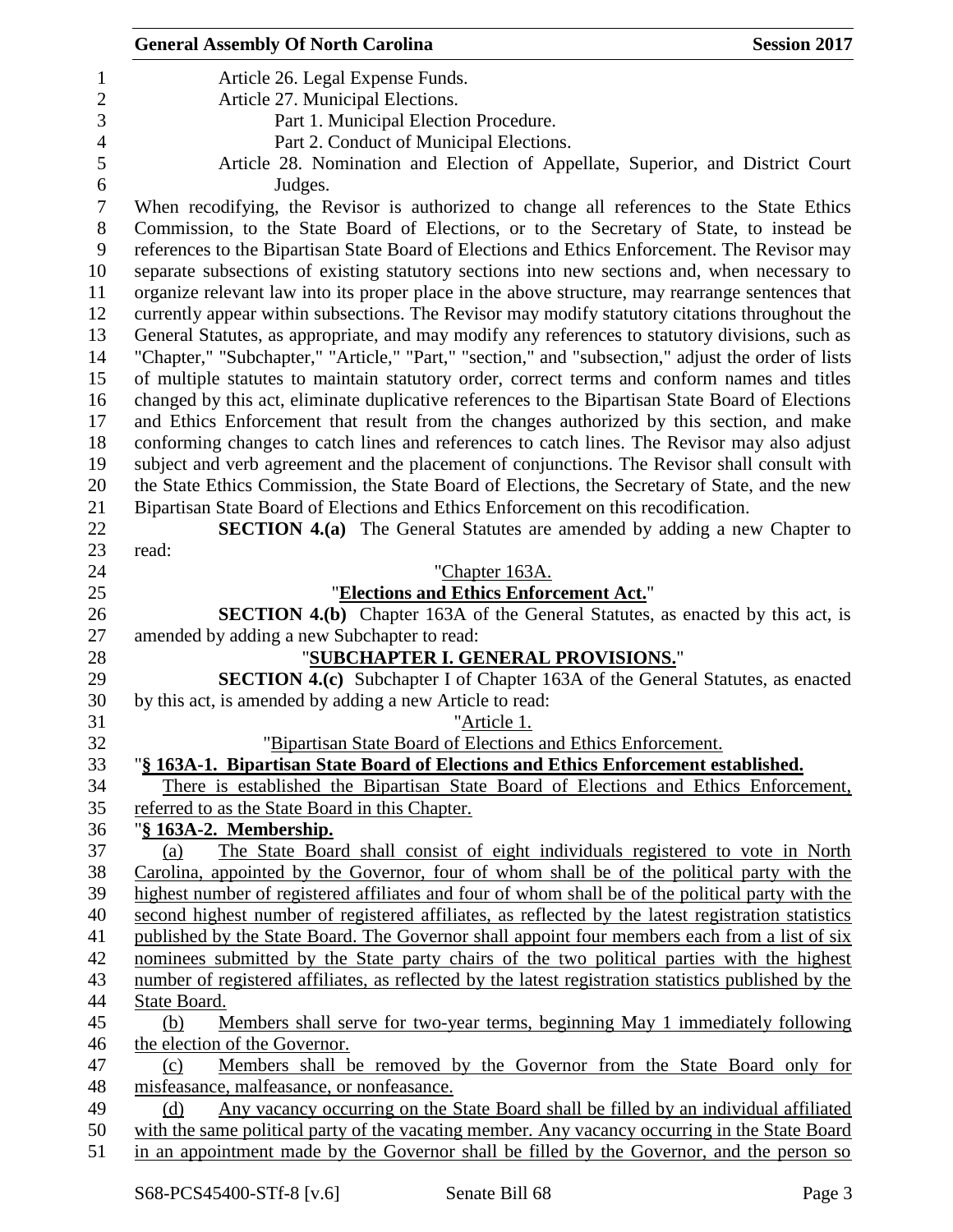|                  |                    |     | <b>General Assembly Of North Carolina</b>                                                                                | <b>Session 2017</b> |
|------------------|--------------------|-----|--------------------------------------------------------------------------------------------------------------------------|---------------------|
| $\mathbf 1$      |                    |     | appointed shall fill the unexpired term. The Governor shall fill the vacancy from a list of two                          |                     |
| $\mathbf{2}$     |                    |     | names submitted by the State party chair of the political party with which the vacating member                           |                     |
| 3                |                    |     | was affiliated if that list is submitted within 30 days of the occurrence of the vacancy.                                |                     |
| $\overline{4}$   | (e)                |     | At the first meeting held after new appointments are made, the members of the State                                      |                     |
| $\mathfrak{S}$   |                    |     | Board shall take the following oath:                                                                                     |                     |
| 6                |                    |     | do solemnly swear (or affirm) that I will support the                                                                    |                     |
| $\boldsymbol{7}$ |                    |     | Constitution of the United States; that I will be faithful and bear true allegiance to                                   |                     |
| 8                |                    |     | the State of North Carolina and to the constitutional powers and authorities which                                       |                     |
| 9                |                    |     | are or may be established for the government thereof; that I will endeavor to                                            |                     |
| 10               |                    |     | support, maintain, and defend the Constitution of said State; and that I will well and                                   |                     |
| 11               |                    |     | truly execute the duties of the office of member of the Bipartisan State Board of                                        |                     |
| 12               |                    |     | Elections and Ethics Enforcement according to the best of my knowledge and                                               |                     |
| 13               |                    |     | ability, according to law, so help me God."                                                                              |                     |
| 14               | <u>(f)</u>         |     | At the first meeting in May, the State Board shall organize by electing one of its                                       |                     |
| 15               |                    |     | members chair and one of its members vice-chair, each to serve a two-year term as such.                                  |                     |
| 16               | (g)                |     | At the first meeting held after new appointments are made after taking the oath, the                                     |                     |
| 17               |                    |     | State Board shall elect one of its members secretary, to serve a two-year term as such.                                  |                     |
| 18               | <u>(h)</u>         |     | No person shall be eligible to serve as a member of the State Board who:                                                 |                     |
| 19               |                    | (1) | Holds any elective or appointive office under the government of the United                                               |                     |
| 20               |                    |     | States, the State of North Carolina, or any political subdivision thereof.                                               |                     |
| 21               |                    | (2) | <u>Holds any office in a political party or organization.</u>                                                            |                     |
| 22               |                    | (3) | Is a candidate for nomination or election to any office.                                                                 |                     |
| 23               |                    | (4) | Is a campaign manager or treasurer of any candidate in a primary or election.                                            |                     |
| 24               |                    | (5) | Has served two full consecutive terms.                                                                                   |                     |
| 25               | (i)                |     | No person while serving on the State Board shall:                                                                        |                     |
| 26               |                    | (1) | Make a reportable contribution to a candidate for a public office over which                                             |                     |
| 27               |                    |     | the State Board would have jurisdiction or authority.                                                                    |                     |
| 28               |                    | (2) | Register as a lobbyist under Article 8 of this Chapter.                                                                  |                     |
| 29               |                    | (3) | Make written or oral statements intended for general distribution or                                                     |                     |
| 30               |                    |     | dissemination to the public at large supporting or opposing the nomination                                               |                     |
| 31               |                    |     | or election of one or more clearly identified candidates for public office.                                              |                     |
| 32               |                    | (4) | Make written or oral statements intended for general distribution or                                                     |                     |
| 33               |                    |     | dissemination to the public at large supporting or opposing the passage of                                               |                     |
| 34               |                    |     | one or more clearly identified referendum or ballot issue proposals.                                                     |                     |
| 35               |                    | (5) | Solicit contributions for a candidate, political committee, or referendum                                                |                     |
| 36               |                    |     | committee.                                                                                                               |                     |
| 37<br>38         | $\Omega$           |     | Members of the State Board shall receive per diem, subsistence, and travel, as<br>provided in G.S. 138-5 and G.S. 138-6. |                     |
| 39               |                    |     | "§ 163A-3. Meetings; quorum; majority.                                                                                   |                     |
| 40               | (a)                |     | The State Board shall meet at least monthly and at other times as called by its chair                                    |                     |
| 41               |                    |     | or by a majority of its members. In the case of a vacancy in the chair, meetings may be called                           |                     |
| 42               | by the vice-chair. |     |                                                                                                                          |                     |
| 43               | (b)                |     | Five members of the State Board shall be present and shall constitute a quorum for                                       |                     |
| 44               |                    |     | the transaction of business.                                                                                             |                     |
| 45               | (c)                |     | Unless otherwise specifically provided in this Chapter, a majority vote of the State                                     |                     |
| 46               |                    |     | Board shall require the following votes for the following types of actions:                                              |                     |
| 47               |                    | (1) | At least five votes for any action under Subchapter III of this Chapter,                                                 |                     |
| 48               |                    |     | Election and Election Laws, except for actions under Articles 23, 24, 25, and                                            |                     |
| 49               |                    |     | 26 of that Subchapter.                                                                                                   |                     |
| 50               |                    | (2) | At least six votes for any action under Articles 23, 24, 25, and 26 of                                                   |                     |
| 51               |                    |     | Subchapter III of this Chapter.                                                                                          |                     |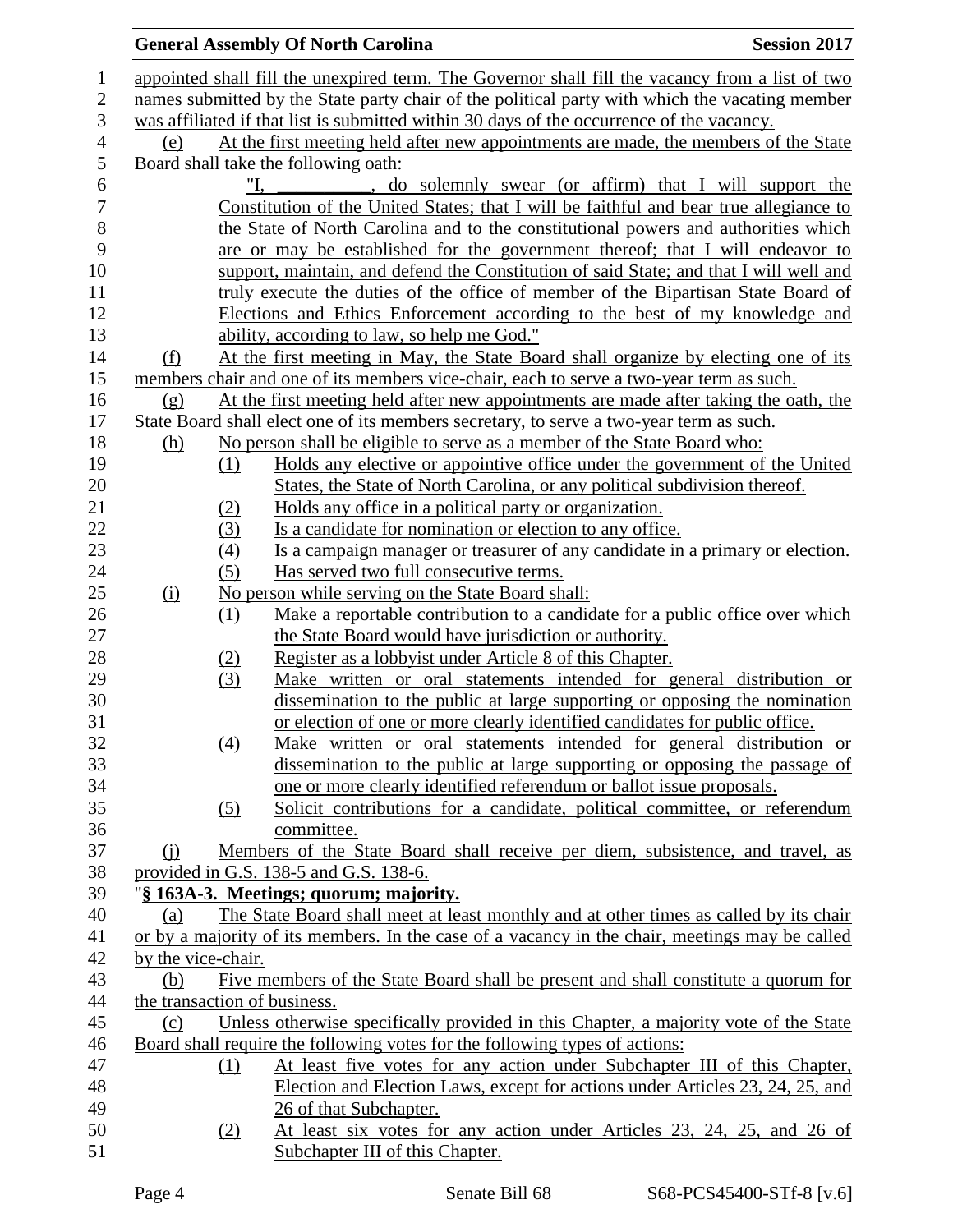|                          | <b>General Assembly Of North Carolina</b>                                                                                                                                              | <b>Session 2017</b> |
|--------------------------|----------------------------------------------------------------------------------------------------------------------------------------------------------------------------------------|---------------------|
| $\mathbf{1}$             | At least six votes for any action under Articles 5, 6, 7, and 9 of Subchapter II<br>(3)                                                                                                |                     |
| $\overline{c}$           | of this Chapter.                                                                                                                                                                       |                     |
| $\mathfrak{Z}$           | At least a majority of those present and voting for any other action.<br>(4)                                                                                                           |                     |
| $\overline{\mathcal{A}}$ | "§ 163A-4. Powers of the State Board in the execution of State Board duties.                                                                                                           |                     |
| 5                        | In the performance of the duties enumerated in Article 8 of Subchapter II of this<br>(a)                                                                                               |                     |
| 6                        | Chapter and Subchapter III of this Chapter, the State Board, upon a vote of five or more of its                                                                                        |                     |
| $\boldsymbol{7}$         | members, with at least two votes from each political party, shall have power to issue                                                                                                  |                     |
| $8\,$                    | subpoenas, summon witnesses, and compel the production of papers, books, records, and other                                                                                            |                     |
| 9                        | evidence. Such subpoenas for designated witnesses or identified papers, books, records, and                                                                                            |                     |
| 10                       | other evidence shall be signed and issued by the chair.                                                                                                                                |                     |
| 11                       | In the absence of the chair or upon the chair's refusal to act, the vice-chair may sign<br>(b)                                                                                         |                     |
| 12                       | and issue subpoenas, summon witnesses, and compel the production of papers, books, records,                                                                                            |                     |
| 13                       | and other evidence approved in accordance with subsection (a) of this section.                                                                                                         |                     |
| 14                       | In the performance of the duties enumerated in this Chapter, the State Board, acting<br>(c)                                                                                            |                     |
| 15                       | through the chair, shall have the power to administer oaths. In the absence of the chair or upon                                                                                       |                     |
| 16                       | the chair's refusal to act, any member of the State Board may administer oaths.                                                                                                        |                     |
| 17                       | Except as provided in subsection (a) of this section, the State Board, upon a vote of<br>(d)                                                                                           |                     |
| 18<br>19                 | five or more of its members, may petition the Superior Court of Wake County for the approval<br>to issue subpoenas and subpoenas duces tecum as necessary to conduct investigations of |                     |
| 20                       | violations of the remainder this Chapter. The court shall authorize subpoenas under this                                                                                               |                     |
| 21                       | subsection when the court determines they are necessary for the enforcement of this Chapter.                                                                                           |                     |
| 22                       | Subpoenas issued under this subsection shall be enforceable by the court through contempt                                                                                              |                     |
| 23                       | powers. Venue shall be with the Superior Court of Wake County for any nonresident person, or                                                                                           |                     |
| 24                       | that person's agent, who makes a reportable expenditure under this Chapter, and personal                                                                                               |                     |
| 25                       | jurisdiction may be asserted under G.S. 1-75.4.                                                                                                                                        |                     |
| 26                       | "§ 163A-5. Independent agency, staff, and offices.                                                                                                                                     |                     |
| 27                       | The State Board shall be and remain an independent regulatory and quasi-judicial<br>(a)                                                                                                |                     |
| 28                       | agency and shall not be placed within any principal administrative department. The State Board                                                                                         |                     |
| 29                       | shall exercise its statutory powers, duties, functions, and authority and shall have all powers                                                                                        |                     |
| 30                       | and duties conferred upon the heads of principal departments under G.S. 143B-10.                                                                                                       |                     |
| 31                       | The State Board may employ professional and clerical staff, including an Executive<br>(b)                                                                                              |                     |
| 32                       | Director.                                                                                                                                                                              |                     |
| 33                       | "§ 163A-6. Executive Director of the State Board.                                                                                                                                      |                     |
| 34                       | There is hereby created the position of Executive Director of the State Board, who<br>(a)                                                                                              |                     |
| 35                       | shall perform all duties imposed by statute and such duties as may be assigned by the State                                                                                            |                     |
| 36                       | Board.                                                                                                                                                                                 |                     |
| 37                       | (b)<br>The State Board shall appoint an Executive Director for a term of two years with<br>compensation to be determined by the Office of State Human Resources. The Executive         |                     |
| 38<br>39                 | Director shall serve beginning May 15 after the first meeting held after new appointments to                                                                                           |                     |
| 40                       | the State Board are made, unless removed for cause, until a successor is appointed. In the event                                                                                       |                     |
| 41                       | of a vacancy, the vacancy shall be filled for the remainder of the term.                                                                                                               |                     |
| 42                       | The Executive Director shall be responsible for staffing, administration, and<br>(c)                                                                                                   |                     |
| 43                       | execution of the State Board's decisions and orders and shall perform such other responsibilities                                                                                      |                     |
| 44                       | as may be assigned by the State Board.                                                                                                                                                 |                     |
| 45                       | The Executive Director shall be the chief State elections official."<br><u>(d)</u>                                                                                                     |                     |
| 46                       | <b>SECTION 5.(a)</b> G.S. 138A-6 is repealed.                                                                                                                                          |                     |
| 47                       | <b>SECTION 5.(b)</b> G.S. 138A-7 is repealed.                                                                                                                                          |                     |
| 48                       | <b>SECTION 5.(c)</b> G.S. 138A-8 is repealed.                                                                                                                                          |                     |
| 49                       | <b>SECTION 5.(d)</b> G.S. 138A-9 is repealed.                                                                                                                                          |                     |
| 50                       | <b>SECTION 5.(e)</b> G.S. 138A-12(r) is repealed.                                                                                                                                      |                     |
| 51                       | <b>SECTION 5.(f)</b> G.S. 138A-13 reads as rewritten:                                                                                                                                  |                     |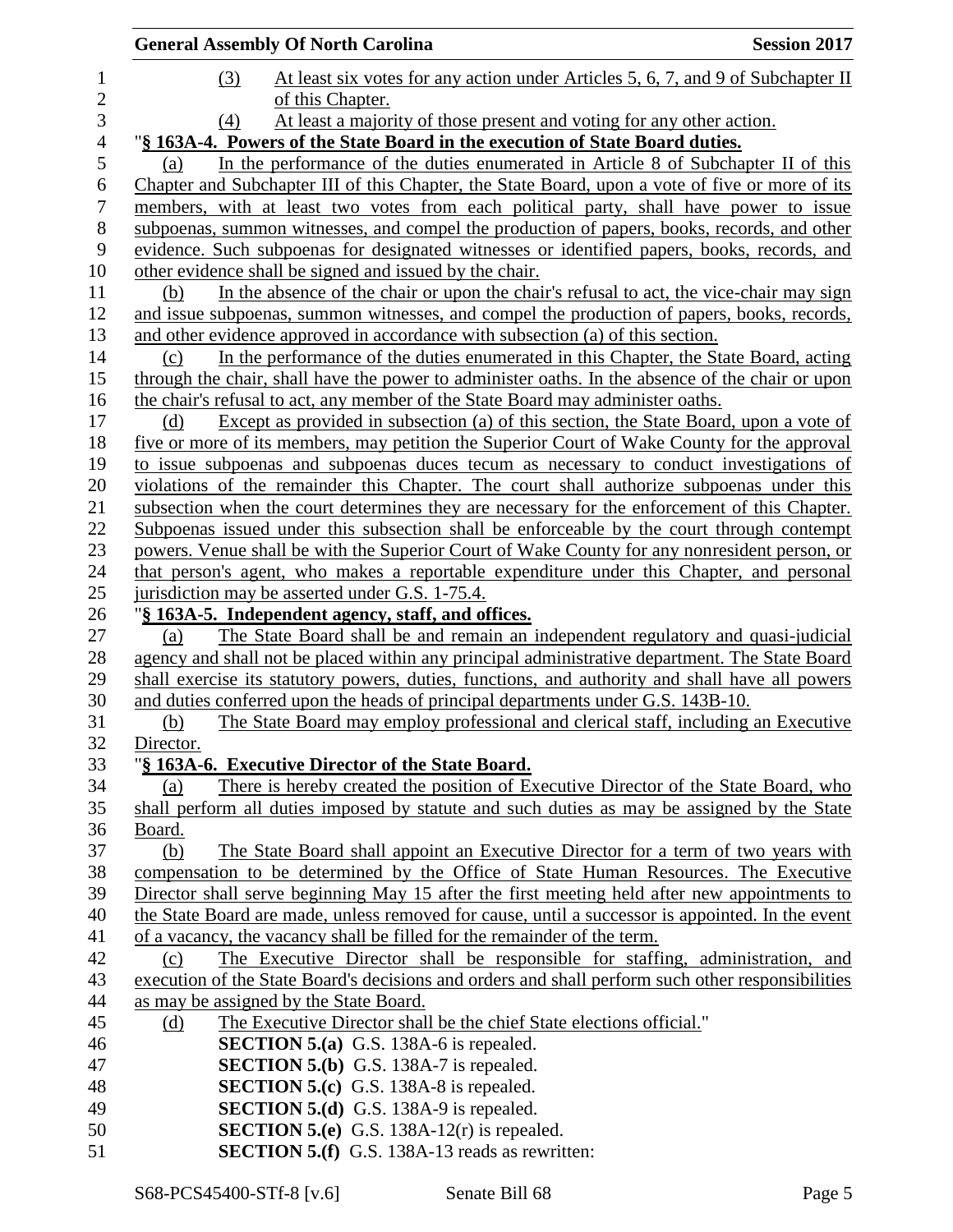|                   | <b>General Assembly Of North Carolina</b><br><b>Session 2017</b>                                                                                                                                  |
|-------------------|---------------------------------------------------------------------------------------------------------------------------------------------------------------------------------------------------|
| 1<br>$\mathbf{2}$ | "§ 138A-13. Request for advice.                                                                                                                                                                   |
| 3                 | A request for a formal advisory opinion under subsection (a) of this section shall be<br>(a2)                                                                                                     |
| $\overline{4}$    | in writing, electronic or otherwise. The Commission-State Board shall issue formal advisory                                                                                                       |
| 5                 | opinions having prospective application only. A public servant or legislative employee who                                                                                                        |
| 6                 | relies upon the advice provided to that public servant or legislative employee on a specific                                                                                                      |
| $\tau$            | matter addressed by the requested formal advisory opinion shall be immune from all of the                                                                                                         |
| $8\,$             | following:                                                                                                                                                                                        |
| 9                 | (1)<br>Investigation by the Commission, State Board, except for an inquiry under                                                                                                                  |
| 10                | G.S. $138A-12(b)(3)$ .                                                                                                                                                                            |
| 11                | Any adverse action by the employing entity.<br>(2)                                                                                                                                                |
| 12                | Investigation by the Secretary of State.<br>$\left(3\right)$                                                                                                                                      |
| 13                |                                                                                                                                                                                                   |
| 14                | A request by a legislator for a recommended formal advisory opinion shall be in<br>(b1)                                                                                                           |
| 15                | writing, electronic or otherwise. The Commission-State Board shall issue recommended formal                                                                                                       |
| 16                | advisory opinions having prospective application only. Until action is taken by the Committee                                                                                                     |
| 17                | under G.S. 120-104, a legislator who relies upon the advice provided to that legislator on a                                                                                                      |
| 18                | specific matter addressed by the requested recommended formal advisory opinion shall be                                                                                                           |
| 19                | immune from all of the following:                                                                                                                                                                 |
| 20                | Investigation by the Committee or Commission, State Board, except for an<br>(1)                                                                                                                   |
| 21                | inquiry under G.S. $138A-12(b)(3)$ .                                                                                                                                                              |
| 22<br>23          | Any adverse action by the house of which the legislator is a member.<br>(2)<br>Investigation by the Secretary of State.<br>$\left(3\right)$                                                       |
| 24                | Any recommended formal advisory opinion issued to a legislator under this subsection shall                                                                                                        |
| 25                | immediately be delivered to the chairs of the Committee, together with a copy of the request.                                                                                                     |
| 26                | Except for the Lieutenant Governor, the immunity granted under this subsection shall not apply                                                                                                    |
| 27                | after the time the Committee modifies or overturns the advisory opinion of the Commission in                                                                                                      |
| 28                | accordance with G.S. 120-104.                                                                                                                                                                     |
| 29                | $\ldots$ "                                                                                                                                                                                        |
| 30                | <b>SECTION 6.</b> Chapter 120C of the General Statutes reads as rewritten:                                                                                                                        |
| 31                | "Chapter 120C.                                                                                                                                                                                    |
| 32                | "Lobbying.                                                                                                                                                                                        |
| 33                |                                                                                                                                                                                                   |
| 34                | "§ 120C-101. Rules and forms.                                                                                                                                                                     |
| 35                | The Commission-State Board shall adopt any rules or definitions necessary to<br>(a)                                                                                                               |
| 36                | interpret the provisions of this Chapter-Article and adopt any rules necessary to administer the                                                                                                  |
| 37                | provisions of this Chapter, except for Articles 2, 4 and 8 of this Chapter. The Secretary of State                                                                                                |
| 38                | shall adopt any rules, orders, and forms as are necessary to administer the provisions of Articles                                                                                                |
| 39                | 2, 4 and 8 of this Chapter. The Secretary of State may appoint a council to advise the Secretary                                                                                                  |
| 40                | in adopting rules under this section. Article.                                                                                                                                                    |
| 41                | With respect to the forms adopted under subsection (a) of this section, the Secretary<br>(b)                                                                                                      |
| 42<br>43          | of State-State Board shall adopt rules to protect from disclosure all confidential information                                                                                                    |
| 44                | under Chapter 132 of the General Statutes related to economic development initiatives or to<br>industrial or business recruitment activities. The information shall remain confidential until the |
| 45                | State, a unit of local government, or the business has announced a commitment by the business                                                                                                     |
| 46                | to expand or locate a specific project in this State or a final decision not to do so, and the                                                                                                    |
| 47                | business has communicated that commitment or decision to the State or local government                                                                                                            |
| 48                | agency involved with the project.                                                                                                                                                                 |
| 49                | In adopting rules under this Chapter, Article, the Commission State Board is exempt<br>(c)                                                                                                        |
| 50                | from the requirements of Article 2A of Chapter 150B of the General Statutes, except that the                                                                                                      |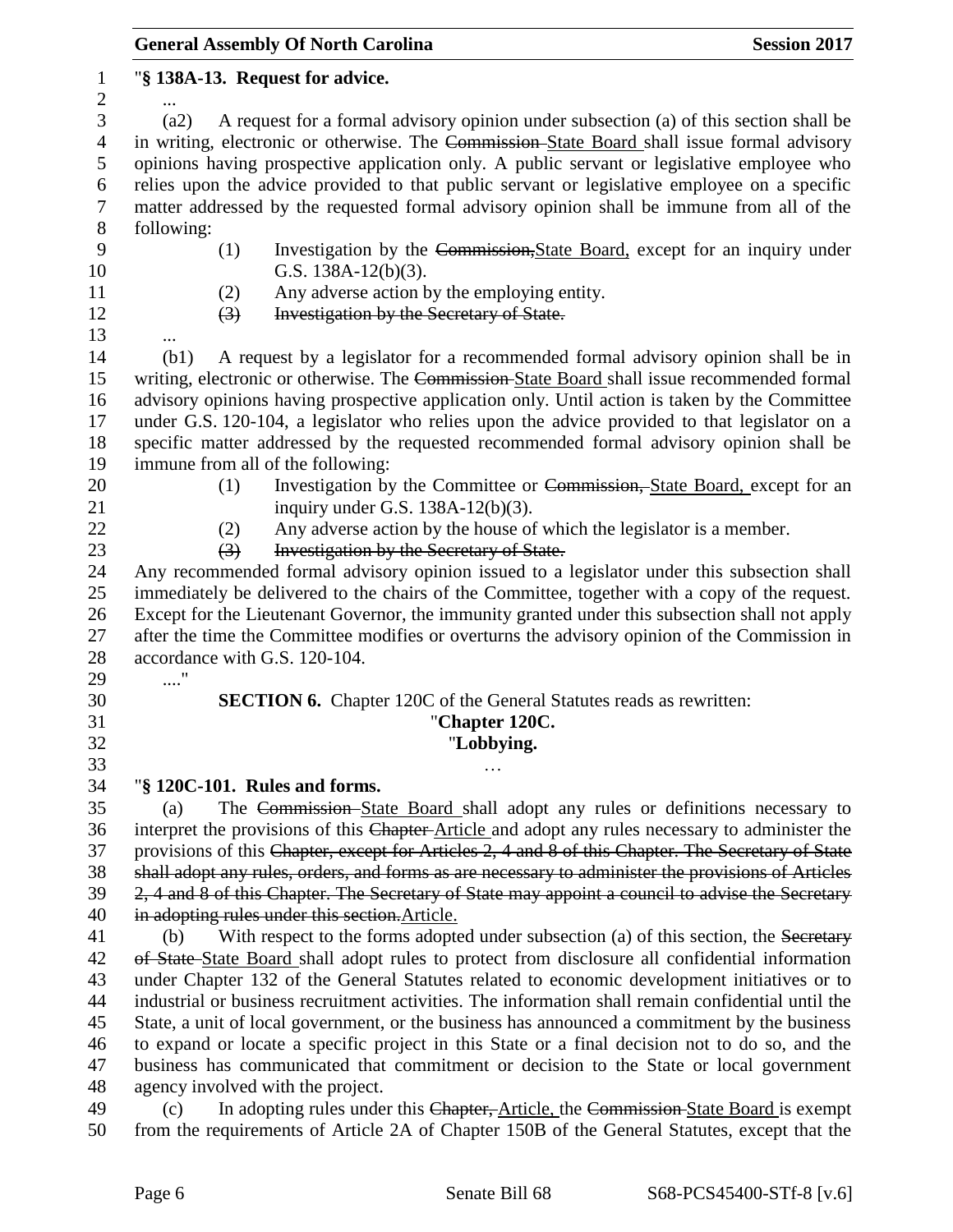|                     | <b>General Assembly Of North Carolina</b>                                                                                                                                                | <b>Session 2017</b> |  |  |
|---------------------|------------------------------------------------------------------------------------------------------------------------------------------------------------------------------------------|---------------------|--|--|
| $\mathbf{1}$        | Commission-State Board shall comply with G.S. 150B-21.2(d). At least 30 business days prior                                                                                              |                     |  |  |
| $\mathfrak{2}$      | to adopting a rule, the Commission-State Board shall:                                                                                                                                    |                     |  |  |
| 3                   | Publish the proposed rules in the North Carolina Register.<br>(1)                                                                                                                        |                     |  |  |
| $\overline{4}$<br>5 | Submit the rule and a notice of public hearing to the Codifier of Rules, and<br>(2)<br>the Codifier of Rules shall publish the proposed rule and the notice of public                    |                     |  |  |
| 6                   | hearing on the Internet to be posted within five business days.                                                                                                                          |                     |  |  |
| 7                   | Notify those on the mailing list maintained in accordance with<br>(3)                                                                                                                    |                     |  |  |
| 8                   | G.S. 150B-21.2(d) and any other interested parties of its intent to adopt a                                                                                                              |                     |  |  |
| 9                   | rule and of the public hearing.                                                                                                                                                          |                     |  |  |
| 10                  | Accept written comments on the proposed rule for at least 15 business days<br>(4)                                                                                                        |                     |  |  |
| 11                  | prior to adoption of the rule.                                                                                                                                                           |                     |  |  |
| 12                  | Hold at least one public hearing on the proposed rule no less than five days<br>(5)                                                                                                      |                     |  |  |
| 13                  | after the rule and notice have been published.                                                                                                                                           |                     |  |  |
| 14                  | A rule adopted under this subsection becomes effective the first day of the month following the                                                                                          |                     |  |  |
| 15                  | month the final rule is submitted to the Codifier of Rules for entry into the North Carolina                                                                                             |                     |  |  |
| 16                  | Administrative Code, and applies prospectively. A rule adopted by the Commission that does                                                                                               |                     |  |  |
| 17                  | not comply with the procedural requirements of this subsection shall be null, void, and without                                                                                          |                     |  |  |
| 18<br>19            | effect. For purposes of this subsection, a rule is any Commission-State Board regulation,<br>standard, or statement of general applicability that interprets an enactment by the General |                     |  |  |
| 20                  | Assembly or Congress, or a regulation adopted by a federal agency, or that describes the                                                                                                 |                     |  |  |
| 21                  | procedure or practice requirements of the Commission. State Board.                                                                                                                       |                     |  |  |
| 22                  | For purposes of G.S. 150B-21.3(b2), a written objection filed by the Commission to<br>$\Theta$                                                                                           |                     |  |  |
| 23                  | a rule adopted by the Secretary of State pursuant to this Chapter shall be deemed written                                                                                                |                     |  |  |
| 24                  | objections from 10 or more persons under that statute. Notwithstanding G.S. 150B-21.3(b2), a                                                                                             |                     |  |  |
| 25                  | rule adopted by the Secretary of State pursuant to this Chapter objected to by the Commission                                                                                            |                     |  |  |
| 26                  | under this subsection shall not become effective until an act of the General Assembly                                                                                                    |                     |  |  |
| 27                  | approving the rule has become law. If the General Assembly does not approve a rule under this                                                                                            |                     |  |  |
| 28                  | subsection by the day of adjournment of the next regular session of the General Assembly that                                                                                            |                     |  |  |
| 29                  | begins at least 25 days after the date the Rules Review Commission approves the rule, the                                                                                                |                     |  |  |
| 30                  | permanent rule shall not become effective and any temporary rule associated with the                                                                                                     |                     |  |  |
| 31                  | permanent rule expires. If the General Assembly fails to approve a rule by the day of                                                                                                    |                     |  |  |
| 32                  | adjournment, the Secretary of State may initiate rulemaking for a new permanent rule,                                                                                                    |                     |  |  |
| 33                  | including by the adoption of a temporary rule.                                                                                                                                           |                     |  |  |
| 34                  | "§ 120C-102. Request for advice.                                                                                                                                                         |                     |  |  |
| 35                  | At the request of any person, State agency, or governmental unit affected by this<br>(a)                                                                                                 |                     |  |  |

36 Chapter, Article, the Commission State Board shall render advice on specific questions 37 involving the meaning and application of this Chapter-Article and that person's, State agency's, or any governmental unit's compliance therewith. Requests for advice and advice rendered in response to those requests shall relate to real or reasonably anticipated fact settings or circumstances.

 (a1) A request for a formal opinion under subsection (a) of this section shall be in writing, electronic or otherwise. The Commission State Board shall issue formal advisory opinions having prospective application only. An individual, State agency, or governmental unit who relies upon the advice provided to that individual, State agency, or governmental unit on a specific matter addressed by a requested formal advisory opinion shall be immune from all of the following:

- 
- 
- 
- 47 (1) Investigation by the Commission. State Board.
- (2) Any adverse action by the employing entity.
- 49 (3) Investigation by the Secretary of State.
- (b) Staff to the Commission State Board may issue advice, but not formal advisory opinions, under procedures adopted by the Commission.State Board.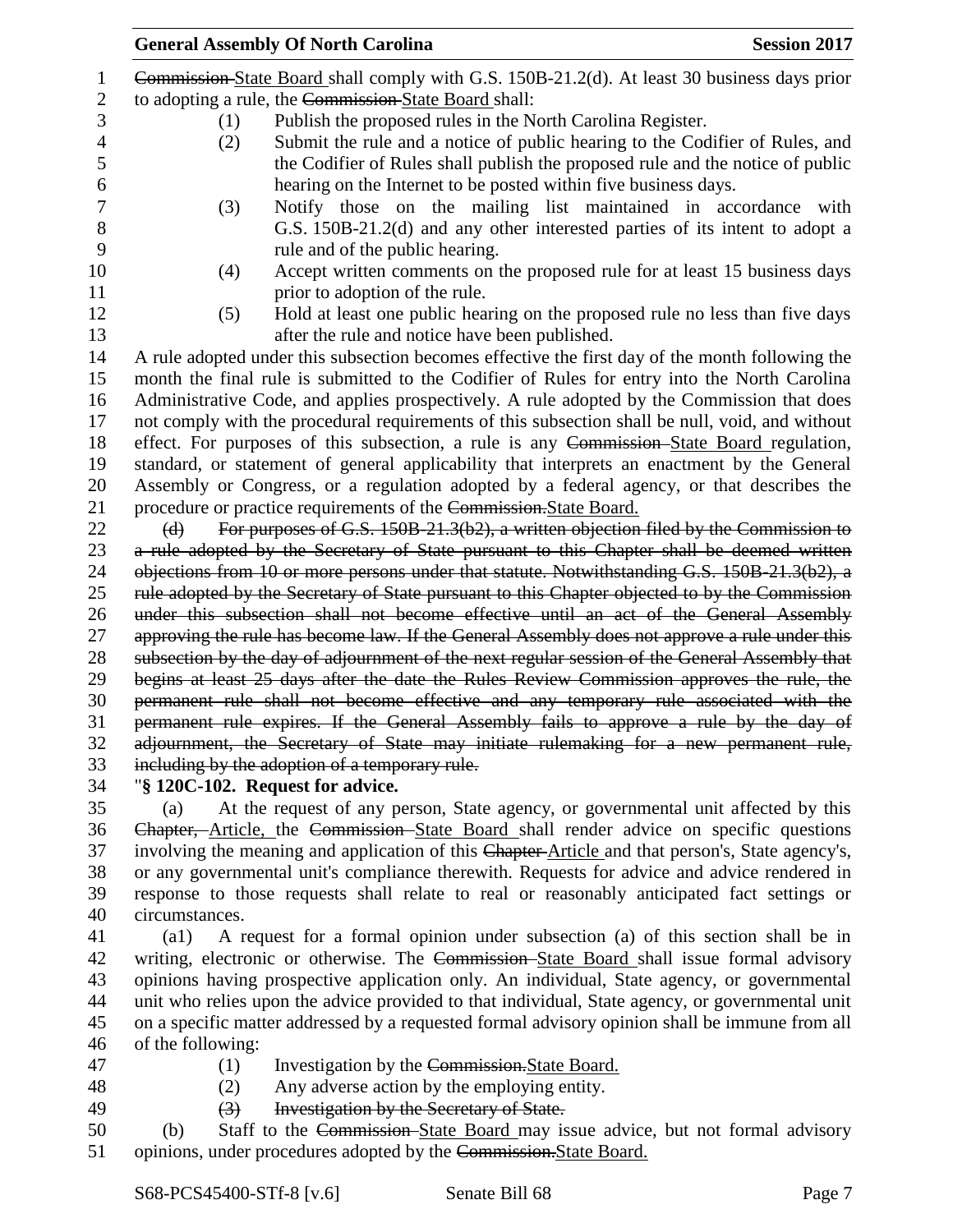(c) The Commission State Board shall publish its formal advisory opinions within 30 days of issuance, edited as necessary to protect the identities of the individuals requesting opinions. (d) Except as provided under subsections (c) and (d1) of this section, a request for advice, any advice provided by Commission State Board staff, any formal advisory opinions, any supporting documents submitted or caused to be submitted to the Commission State Board or Commission State Board staff, and any documents prepared or collected by the Commission State Board or the Commission State Board staff in connection with a request for advice are confidential. The identity of the individual, State agency, or governmental unit making the request for advice, the existence of the request, and any information related to the request may not be revealed without the consent of the requestor. An individual, State agency, or governmental unit who requests advice or receives advice, including a formal advisory opinion, may authorize the release to any other person, the State, or any governmental unit of the request, the advice, or any supporting documents. For purposes of this section, "document" is as defined in G.S. 120-129. Requests for advice, any advice, and any documents related to requests for advice are not "public records" as defined in G.S. 132-1. (d1) Staff to the Commission may share all information and documents related to requests under subsection (a) and (a1) of this section with staff of the Office of the Secretary of State. The information and documents in the possession of the staff of the Office of the Secretary of State shall remain confidential and not public records. The Commission shall forward an unedited copy of each formal advisory opinion under this section to the Secretary of State at the time the formal advisory opinion is issued to the requestor, and the Secretary of State shall treat that unedited advisory opinion as confidential and not a public record. (e) Requests for advisory opinions may be withdrawn by the requestor at any time prior to the issuance of a formal advisory opinion. "**§ 120C-601. Powers and duties of the Commission.State Board.** (a) The Commission State Board may investigate complaints of violations of this Chapter and shall refer complaints related solely to Articles 2, 4, or 8 of this Chapter to the Secretary of State.Article. (b) The Commission may petition the Superior Court of Wake County for the approval to issue subpoenas and subpoenas duces tecum as necessary to conduct investigations of violations of this Chapter. The court shall authorize subpoenas under this subsection when the court determines they are necessary for the enforcement of this Chapter. Subpoenas issued under this subsection shall be enforceable by the court through contempt powers. Venue shall be with the Superior Court of Wake County for any nonresident person, or that person's agent, who makes a reportable expenditure under this Chapter, and personal jurisdiction may be asserted under G.S. 1-75.4. (c) Complaints of violations of this Chapter Article and all other records accumulated in conjunction with the investigation of these complaints shall be considered confidential records and may be released only by order of a court of competent jurisdiction. Any information obtained by the Commission State Board from any law enforcement agency, administrative agency, or regulatory organization on a confidential or otherwise restricted basis in the course of an investigation shall be confidential and exempt from G.S. 132-6 to the same extent that it is confidential in the possession of the providing agency or organization. (d) The Commission State Board shall publish annual statistics on complaints,

48 including the number of complaints, the number of apparent violations of this Chapter-Article referred to a district attorney, the number of dismissals, and the number and age of complaints pending.

"**§ 120C-602. Punishment for violation.**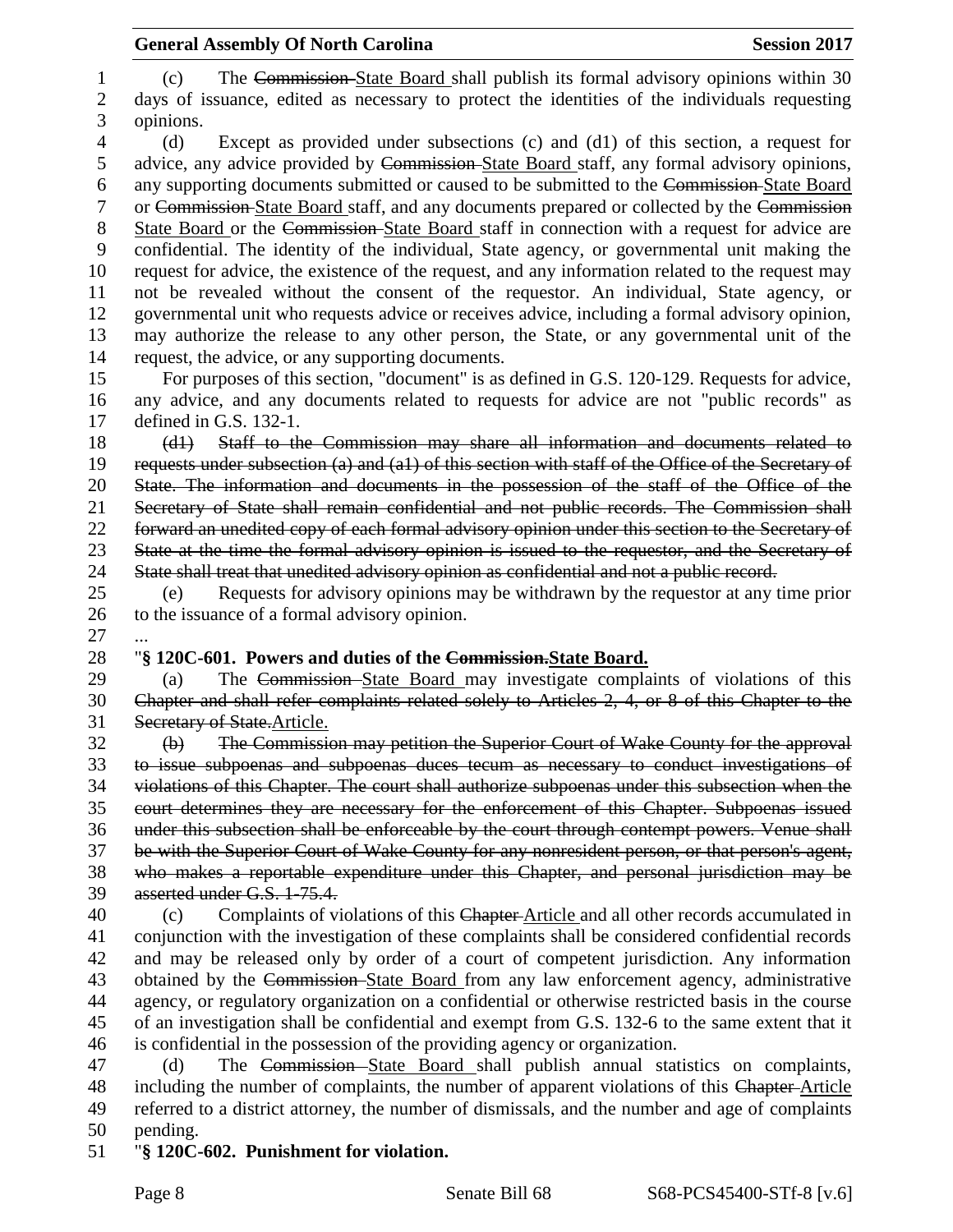|                  | <b>General Assembly Of North Carolina</b>                                                                                          | <b>Session 2017</b> |
|------------------|------------------------------------------------------------------------------------------------------------------------------------|---------------------|
| $\mathbf{1}$     | Whoever willfully violates any provision of Article 2 or Article 3 of this Chapter<br>(a)                                          |                     |
| $\overline{c}$   | Part 2 or Part 3 of this Article shall be guilty of a Class 1 misdemeanor, except as provided in                                   |                     |
| 3                | those Articles. In addition, no lobbyist who is convicted of a violation of the provisions of this                                 |                     |
| 4                | Chapter-Article shall in any way act as a lobbyist for a period of two years from the date of                                      |                     |
| 5                | conviction.                                                                                                                        |                     |
| 6                | In addition to the criminal penalties set forth in this section, the Secretary of State<br>(b)                                     |                     |
| $\boldsymbol{7}$ | may levy civil fines for a violation of any provision of Articles 2, 4, or 8 of this Chapter up to                                 |                     |
| $8\,$            | five thousand dollars (\$5,000) per violation. In addition to the criminal penalties set forth in                                  |                     |
| 9                | this section, the Commission-State Board may levy civil fines for a violation of any provision                                     |                     |
| 10               | of this Chapter except Article 2, 4, or 8 of this Chapter-Article up to five thousand dollars                                      |                     |
| 11               | $(\$5,000)$ per violation.                                                                                                         |                     |
| 12               | "§ 120C-603. Enforcement by district attorney and Attorney General.                                                                |                     |
| 13               | The Commission or the Secretary of State, as appropriate, State Board may<br>(a)                                                   |                     |
| 14               | investigate complaints of violations of this Chapter-Article and shall report apparent violations                                  |                     |
| 15               | of this Chapter-Article to the district attorney of the prosecutorial district as defined in                                       |                     |
| 16               | G.S. 7A-60 of which Wake County is a part, who shall prosecute any person or governmental                                          |                     |
| 17               | unit who violates any provisions of this Chapter. Article.                                                                         |                     |
| 18               | Complaints of violations of this Chapter-Article involving the Commission-State<br>(b)                                             |                     |
| 19               | Board or any member employee of the Commission-State Board shall be referred to the                                                |                     |
| 20               | Attorney General for investigation. The Attorney General shall, upon receipt of a complaint,                                       |                     |
| 21               | make an appropriate investigation thereof, and the Attorney General shall forward a copy of the                                    |                     |
| 22               | investigation to the district attorney of the prosecutorial district as defined in G.S. 7A-60 of                                   |                     |
| 23               | which Wake County is a part, who shall prosecute any person or governmental unit who                                               |                     |
| 24               | violates any provisions of this Chapter. Article.                                                                                  |                     |
| 25               | "                                                                                                                                  |                     |
| 26               | <b>SECTION 7.(a)</b> G.S. 163-19 is repealed.                                                                                      |                     |
| 27               | <b>SECTION 7.(b)</b> G.S. 163-20 reads as rewritten:                                                                               |                     |
| 28               | "§ 163-20. Meetings of Board; quorum; minutes.                                                                                     |                     |
| 29               | Call of Meeting. The State Board of Elections shall meet at the call of the<br>(a)                                                 |                     |
| 30               | chairman whenever necessary to discharge the duties and functions imposed upon it by this                                          |                     |
| 31               | Chapter. The chairman shall call a meeting of the Board upon the written application or                                            |                     |
| 32               | applications of any two members thereof. If there is no chairman, or if the chairman does not                                      |                     |
| 33               | call a meeting within three days after receiving a written request or requests from two                                            |                     |
| 34               | members, any three members of the Board shall have power to call a meeting of the Board, and                                       |                     |
| 35<br>36         | any duties imposed or powers conferred on the Board by this Chapter may be performed or                                            |                     |
| 37               | exercised at that meeting, although the time for performing or exercising the same prescribed<br>by this Chapter may have expired. |                     |
| 38               | Place of Meeting. – Except as provided in subsection (c), below, the State Board of<br>(b)                                         |                     |
| 39               | Elections shall meet in its offices in the City of Raleigh, or at another place in Raleigh to be                                   |                     |
| 40               | designated by the chairman. However, subject to the limitation imposed by subsection (c),                                          |                     |
| 41               | below, upon the prior written request of any four a majority of its members, the State Board of                                    |                     |
| 42               | Elections shall meet at any other place in the State designated by the four-a majority of its                                      |                     |
| 43               | members.                                                                                                                           |                     |
| 44               | Meetings to Investigate Alleged Violations of This Chapter. – When called upon to<br>(c)                                           |                     |
| 45               | investigate or hear sworn alleged violations of this Chapter, the State Board of Elections shall                                   |                     |
| 46               | meet and hear the matter in the county in which the violations are alleged to have occurred.                                       |                     |
| 47               | Quorum. - A majority of the members constitutes a quorum for the transaction of<br>(d)                                             |                     |
| 48               | business by the State Board of Elections. If any member of the Board fails to attend a meeting,                                    |                     |
| 49               | and by reason thereof there is no quorum, the members present shall adjourn from day to day                                        |                     |
| 50               | for not more than three days, by the end of which time, if there is no quorum, the Governor                                        |                     |
| 51               | may summarily remove any member failing to attend and appoint his successor.                                                       |                     |
|                  |                                                                                                                                    |                     |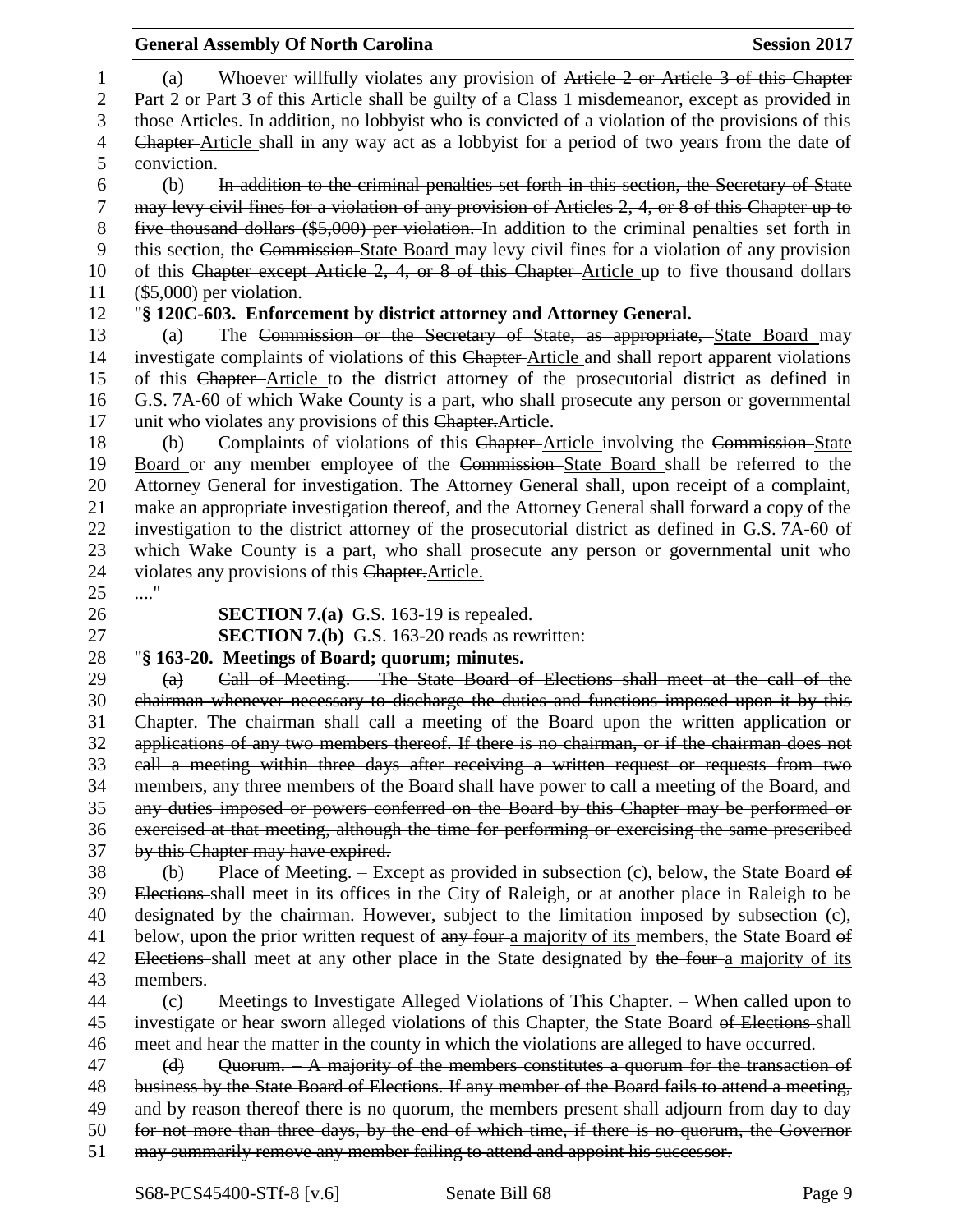| <b>General Assembly Of North Carolina</b><br><b>Session 2017</b>                                                                                                                                     |
|------------------------------------------------------------------------------------------------------------------------------------------------------------------------------------------------------|
| Minutes. – The State Board <del>of Elections s</del> hall keep minutes recording all<br>(e)                                                                                                          |
| proceedings and findings at each of its meetings. The minutes shall be recorded in a book                                                                                                            |
| which shall be kept in the office of the Board in Raleigh."                                                                                                                                          |
| <b>SECTION 7.(c)</b> G.S. 163-21 is repealed.                                                                                                                                                        |
| <b>SECTION 7.(d)</b> G.S. 163-23 is repealed.                                                                                                                                                        |
| <b>SECTION 7.(e)</b> G.S. 163-26 is repealed.                                                                                                                                                        |
| <b>SECTION 7.(f)</b> G.S. 163-27 is repealed.                                                                                                                                                        |
| <b>SECTION 7.(g)</b> G.S. 163-28 is repealed.                                                                                                                                                        |
| <b>SECTION 7.(h)</b> G.S. 163-30 reads as rewritten:                                                                                                                                                 |
| "§ 163-30. County boards of elections; appointments; terms of office; qualifications;                                                                                                                |
| vacancies; oath of office; instructional meetings.                                                                                                                                                   |
| In every county of the State there shall be a county board of elections, to consist of three                                                                                                         |
| four persons of good moral character who are registered voters in the county in which they are                                                                                                       |
| to act. Members Two of the members of the county board of elections shall be of the political                                                                                                        |
| party with the highest number of registered affiliates, and two shall be of the political party                                                                                                      |
| with the second highest number of registered affiliates, as reflected by the latest registration                                                                                                     |
| statistics published by the State Board. In 2017, members of county boards of elections shall be                                                                                                     |
| appointed by the State Board on the second Tuesday in July. In 2019, members of county                                                                                                               |
| boards of elections shall be appointed by the State Board of Elections on the last Tuesday in                                                                                                        |
| June 1985, and every two years thereafter, and their terms of office shall continue for two years                                                                                                    |
|                                                                                                                                                                                                      |
| from the specified date of appointment and until their successors are appointed and qualified.                                                                                                       |
| Not more than two members of the county board of elections shall belong to the same political                                                                                                        |
| party.                                                                                                                                                                                               |
| No person shall be eligible to serve as a member of a county board of elections who holds                                                                                                            |
| any elective office under the government of the United States, or of the State of North Carolina                                                                                                     |
| or any political subdivision thereof.                                                                                                                                                                |
| No person who holds any office in a state, congressional district, county or precinct                                                                                                                |
| political party or organization, or who is a campaign manager or treasurer of any candidate or<br>political party in a primary or election, shall be eligible to serve as a member of a county board |
|                                                                                                                                                                                                      |
| of elections, provided however that the position of delegate to a political party convention shall                                                                                                   |
| not be considered an office for the purpose of this section.                                                                                                                                         |
| No person shall be eligible to serve as a member of a county board of elections who is a                                                                                                             |
| candidate for nomination or election.                                                                                                                                                                |
| No person shall be eligible to serve as a member of a county board of elections who is the                                                                                                           |
| wife, husband, son, son-in-law, daughter, daughter-in-law, mother, mother-in-law, father,                                                                                                            |
| father-in-law, sister, sister-in-law, brother, brother-in-law, aunt, uncle, niece, or nephew of any                                                                                                  |
| candidate for nomination or election. Upon any member of the board of elections becoming                                                                                                             |
| ineligible, that member's seat shall be declared vacant. This paragraph only applies if the                                                                                                          |
| county board of elections is conducting the election for which the relative is a candidate.                                                                                                          |
| The State chairman-chair of each political party shall have the right to recommend to the                                                                                                            |
| State Board of Elections three registered voters in each county for appointment to the board of                                                                                                      |
| elections for that county. If such recommendations are received by the Board 15 or more days                                                                                                         |
| before the last Tuesday in June 1985, 2017, and each two years thereafter, it shall be the duty of                                                                                                   |
| the State Board of Elections to appoint the county boards from the names thus recommended.                                                                                                           |
| Whenever a vacancy occurs in the membership of a county board of elections for any cause                                                                                                             |
| the State chairman chair of the political party of the vacating member shall have the right to                                                                                                       |
| recommend two registered voters of the affected county for such office, and it shall be the duty                                                                                                     |
| of the State Board of Elections to fill the vacancy from the names thus recommended.                                                                                                                 |
| At the meeting of the county board of elections required by G.S. 163-31 to be held on                                                                                                                |
| Tuesday following the third Monday in July in the year of their appointment the members shall                                                                                                        |
| take the following oath of office:                                                                                                                                                                   |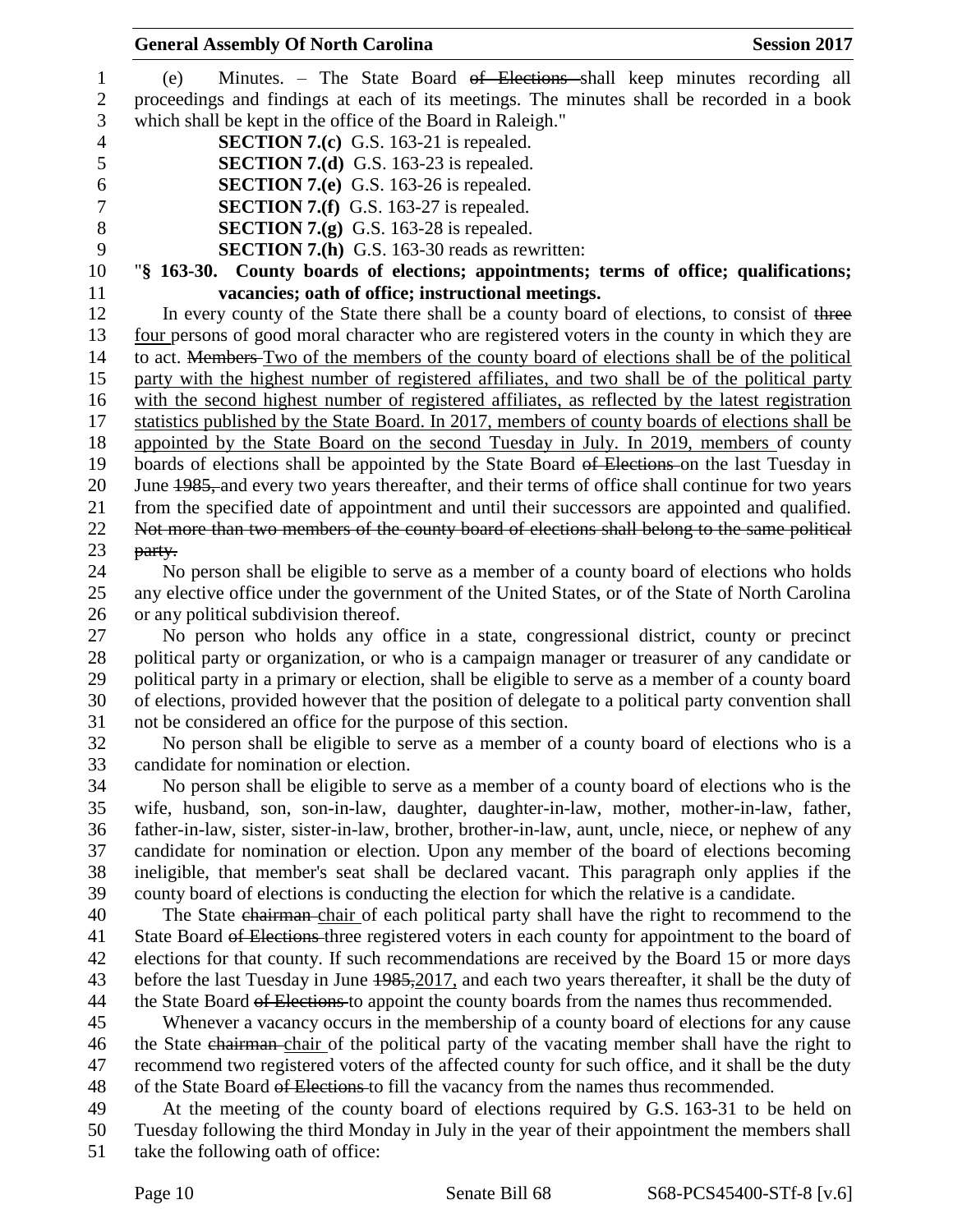|                                                      | <b>General Assembly Of North Carolina</b><br><b>Session 2017</b>                                                                                                                                                                              |
|------------------------------------------------------|-----------------------------------------------------------------------------------------------------------------------------------------------------------------------------------------------------------------------------------------------|
| 1<br>$\overline{c}$<br>3<br>$\overline{\mathcal{A}}$ | "I, ________, do solemnly swear (or affirm) that I will support the<br>Constitution of the United States; that I will be faithful and bear true allegiance<br>to the State of North Carolina and to the constitutional powers and authorities |
| 5                                                    | which are or may be established for the government thereof; that I will endeavor<br>to support, maintain and defend the Constitution of said State, not inconsistent                                                                          |
| 6                                                    | with the Constitution of the United States; and that I will well and truly execute                                                                                                                                                            |
| $\overline{7}$                                       |                                                                                                                                                                                                                                               |
| $8\,$                                                | to the best of my knowledge and ability, according to law; so help me God."                                                                                                                                                                   |
| 9                                                    | At the first meeting in July annually, the county boards shall organize by electing one of its                                                                                                                                                |
| 10<br>11                                             | members chair and one of its members vice-chair, each to serve a one-year term as such. In the<br>odd-numbered year, the chair shall be a member of the political party with the highest number                                               |
| 12                                                   | of registered affiliates, as reflected by the latest registration statistics published by the State                                                                                                                                           |
| 13                                                   | Board, and the vice-chair a member of the political party with the second highest number of                                                                                                                                                   |
| 14                                                   | registered affiliates. In the even-numbered year, the chair shall be a member of the political                                                                                                                                                |
| 15                                                   | party with the second highest number of registered affiliates, as reflected by the latest                                                                                                                                                     |
| 16                                                   | registration statistics published by the State Board, and the vice-chair a member of the political                                                                                                                                            |
| 17                                                   | party with the highest number of registered affiliates.                                                                                                                                                                                       |
| 18                                                   | Each member of the county board of elections shall attend each instructional meeting held                                                                                                                                                     |
| 19                                                   | pursuant to G.S. 163-46, unless excused for good cause by the chairman-chair of the board, and                                                                                                                                                |
| 20<br>21                                             | shall be paid the sum of twenty-five dollars (\$25.00) per day for attending each of those<br>meetings."                                                                                                                                      |
| 22                                                   | <b>SECTION 7.(i)</b> G.S. 163-31 reads as rewritten:                                                                                                                                                                                          |
| 23                                                   | "§ 163-31. Meetings of county boards of elections; quorum; majority; minutes.                                                                                                                                                                 |
| 24                                                   | In each county of the State the members of the county board of elections shall meet at the                                                                                                                                                    |
| 25                                                   | courthouse or board office at noon on the Tuesday following the third Monday in July in the                                                                                                                                                   |
| 26                                                   | year of their appointment by the State Board of Elections and, after taking the oath of office                                                                                                                                                |
| 27                                                   | provided in G.S. 163-30, they shall organize by electing one member chairman-chair and                                                                                                                                                        |
| 28                                                   | another member secretary of the county board of elections. On the Tuesday following the third                                                                                                                                                 |
| 29<br>30                                             | Monday in August of the year in which they are appointed the county board of elections shall                                                                                                                                                  |
| 31                                                   | meet and appoint precinct chief judges and judges of elections. The board may hold other<br>meetings at such times as the chairman-chair of the board, or any two-three members thereof,                                                      |
| 32                                                   | may direct, for the performance of duties prescribed by law. A majority of the Three members                                                                                                                                                  |
| 33                                                   | shall constitute a quorum for the transaction of board business. Except where required by law to                                                                                                                                              |
| 34                                                   | act unanimously, a majority vote for action of the board shall require three of the four                                                                                                                                                      |
| 35                                                   | members. The chairman chair shall notify, or cause to be notified, all members regarding every                                                                                                                                                |
| 36                                                   | meeting to be held by the board.                                                                                                                                                                                                              |
| 37                                                   | The county board of elections shall keep minutes recording all proceedings and findings at                                                                                                                                                    |
| 38                                                   | each of its meetings. The minutes shall be recorded in a book which shall be kept in the board                                                                                                                                                |
| 39<br>40                                             | office and it shall be the responsibility of the secretary, elected by the board, to keep the<br>required minute book current and accurate. The secretary of the board may designate the                                                      |
| 41                                                   | director of elections to record and maintain the minutes under his or her supervision."                                                                                                                                                       |
| 42                                                   | <b>SECTION 7.(j)</b> G.S. 163-182.13 reads as rewritten:                                                                                                                                                                                      |
| 43                                                   | "§ 163-182.13. New elections.                                                                                                                                                                                                                 |
| 44                                                   | When State Board May Order New Election. - The State Board of Elections-may<br>(a)                                                                                                                                                            |
| 45                                                   | order a new election, upon agreement of at least four six of its members, in the case of any one                                                                                                                                              |
| 46                                                   | or more of the following:                                                                                                                                                                                                                     |
| 47                                                   | (1)<br>Ineligible voters sufficient in number to change the outcome of the election                                                                                                                                                           |
| 48<br>49                                             | were allowed to vote in the election, and it is not possible from examination                                                                                                                                                                 |
| 50                                                   | of the official ballots to determine how those ineligible voters voted and to<br>correct the totals.                                                                                                                                          |
|                                                      |                                                                                                                                                                                                                                               |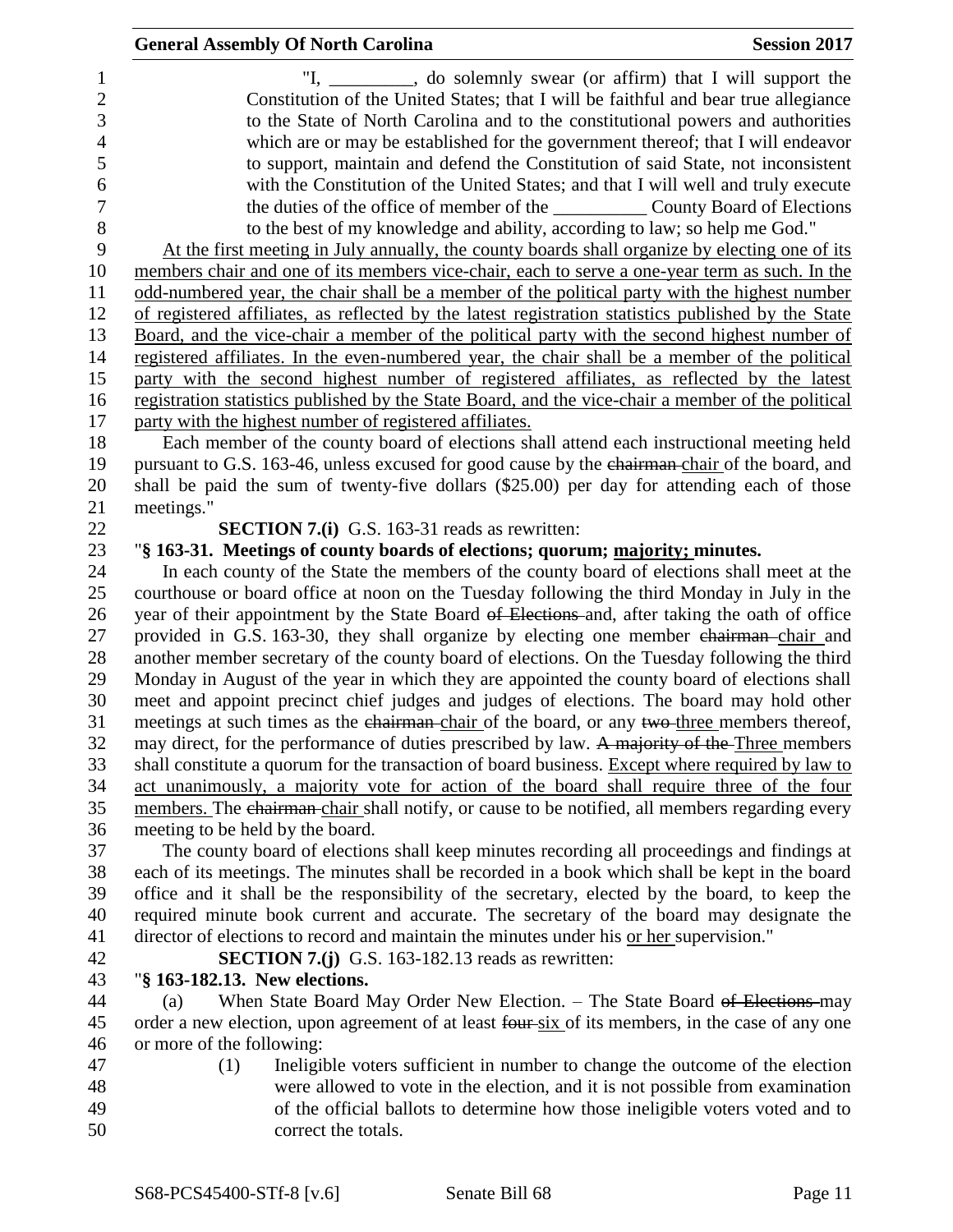|                     |                |      | <b>General Assembly Of North Carolina</b>                                                                                                                                                      | <b>Session 2017</b> |
|---------------------|----------------|------|------------------------------------------------------------------------------------------------------------------------------------------------------------------------------------------------|---------------------|
| 1<br>$\overline{2}$ |                | (2)  | Eligible voters sufficient in number to change the outcome of the election<br>were improperly prevented from voting.                                                                           |                     |
| 3<br>$\overline{4}$ |                | (3)  | Other irregularities affected a sufficient number of votes to change the<br>outcome of the election.                                                                                           |                     |
| 5<br>6              |                | (4)  | Irregularities or improprieties occurred to such an extent that they taint the<br>results of the entire election and cast doubt on its fairness.                                               |                     |
| $\overline{7}$      | (b)            |      | State Board to Set Procedures. – The State Board of Elections-shall determine when                                                                                                             |                     |
| $8\,$<br>9          |                |      | a new election shall be held and shall set the schedule for publication of the notice, preparation<br>of absentee official ballots, and the other actions necessary to conduct the election.   |                     |
| 10<br>11            | (c)            |      | Eligibility to Vote in New Election. – Eligibility to vote in the new election shall be<br>determined by the voter's eligibility at the time of the new election, except that in a primary, no |                     |
| 12                  |                |      | person who voted in the initial primary of one party shall vote in the new election in the                                                                                                     |                     |
| 13                  |                |      | primary of another party. The State Board of Elections shall promulgate adopt rules to effect                                                                                                  |                     |
| 14                  |                |      | the provisions of this subsection.                                                                                                                                                             |                     |
| 15                  | (d)            |      | Jurisdiction in Which New Election Held. – The new election shall be held in the                                                                                                               |                     |
| 16                  |                |      | entire jurisdiction in which the original election was held.                                                                                                                                   |                     |
| 17                  | (e)            |      | Which Candidates to Be on Official Ballot. $-$ All the candidates who were listed on                                                                                                           |                     |
| 18                  |                |      | the official ballot in the original election shall be listed in the same order on the official ballot                                                                                          |                     |
| 19                  |                |      | for the new election, except in either of the following:                                                                                                                                       |                     |
| 20                  |                | (1)  | If a candidate dies or otherwise becomes ineligible between the time of the                                                                                                                    |                     |
| 21                  |                |      | original election and the new election, that candidate may be replaced in the                                                                                                                  |                     |
| 22                  |                |      | same manner as if the vacancy occurred before the original election.                                                                                                                           |                     |
| 23                  |                | (2)  | If the election is for a multiseat office, and the irregularities could not have                                                                                                               |                     |
| 24                  |                |      | affected the election of one or more of the candidates, the new election, upon                                                                                                                 |                     |
| 25                  |                |      | agreement of at least four-six members of the State Board, may be held                                                                                                                         |                     |
| 26<br>27            |                |      | among only those candidates whose election could have been affected by the<br>irregularities.                                                                                                  |                     |
| 28                  | (f)            |      | Tie Votes. – If ineligible voters voted in an election and it is possible to determine                                                                                                         |                     |
| 29                  |                |      | from the official ballots the way in which those votes were cast and to correct the results, and                                                                                               |                     |
| 30                  |                |      | consequently the election ends in a tie, the provisions of G.S. 163-182.8 concerning tie votes                                                                                                 |                     |
| 31                  | shall apply."  |      |                                                                                                                                                                                                |                     |
| 32                  |                |      | <b>SECTION 7.(k)</b> G.S. 163-278.22(7) reads as rewritten:                                                                                                                                    |                     |
| 33                  |                | "(7) | To make investigations to the extent the State Board deems necessary with                                                                                                                      |                     |
| 34                  |                |      | respect to statements filed under the provisions of this Article and with                                                                                                                      |                     |
| 35                  |                |      | respect to alleged failures to file any statement required under the provisions                                                                                                                |                     |
| 36                  |                |      | of this Article or Article 22M of the General Statutes and, upon complaint                                                                                                                     |                     |
| 37                  |                |      | under oath by any registered voter, with respect to alleged violations of any                                                                                                                  |                     |
| 38                  |                |      | part of this Article or Article 22M of the General Statutes. The State Board                                                                                                                   |                     |
| 39                  |                |      | shall conclude all investigations no later than one year from the date of the                                                                                                                  |                     |
| 40                  |                |      | start of the investigation, unless the State Board has reported an apparent                                                                                                                    |                     |
| 41                  |                |      | violation to the proper district attorney and additional investigation of the                                                                                                                  |                     |
| 42                  |                |      | apparent violation is deemed necessary by the State Board."                                                                                                                                    |                     |
| 43                  |                |      | <b>SECTION 8.</b> G.S. 120-70.141 reads as rewritten:                                                                                                                                          |                     |
| 44                  |                |      | "§ 120-70.141. Purpose and powers of Committee.                                                                                                                                                |                     |
| 45                  | (a)            |      | The Joint Legislative Elections Oversight Committee shall examine, on a continuing                                                                                                             |                     |
| 46                  |                |      | basis, election administration and campaign finance regulation in North Carolina, in order to                                                                                                  |                     |
| 47                  |                |      | make ongoing recommendations to the General Assembly on ways to improve elections                                                                                                              |                     |
| 48<br>49            | the following: |      | administration and campaign finance regulation. In this examination, the Committee shall do                                                                                                    |                     |
| 50                  |                | (1)  | Study the budgets, programs, and policies of the Bipartisan State Board of                                                                                                                     |                     |
| 51                  |                |      | Elections and Ethics Enforcement and the county boards of elections to                                                                                                                         |                     |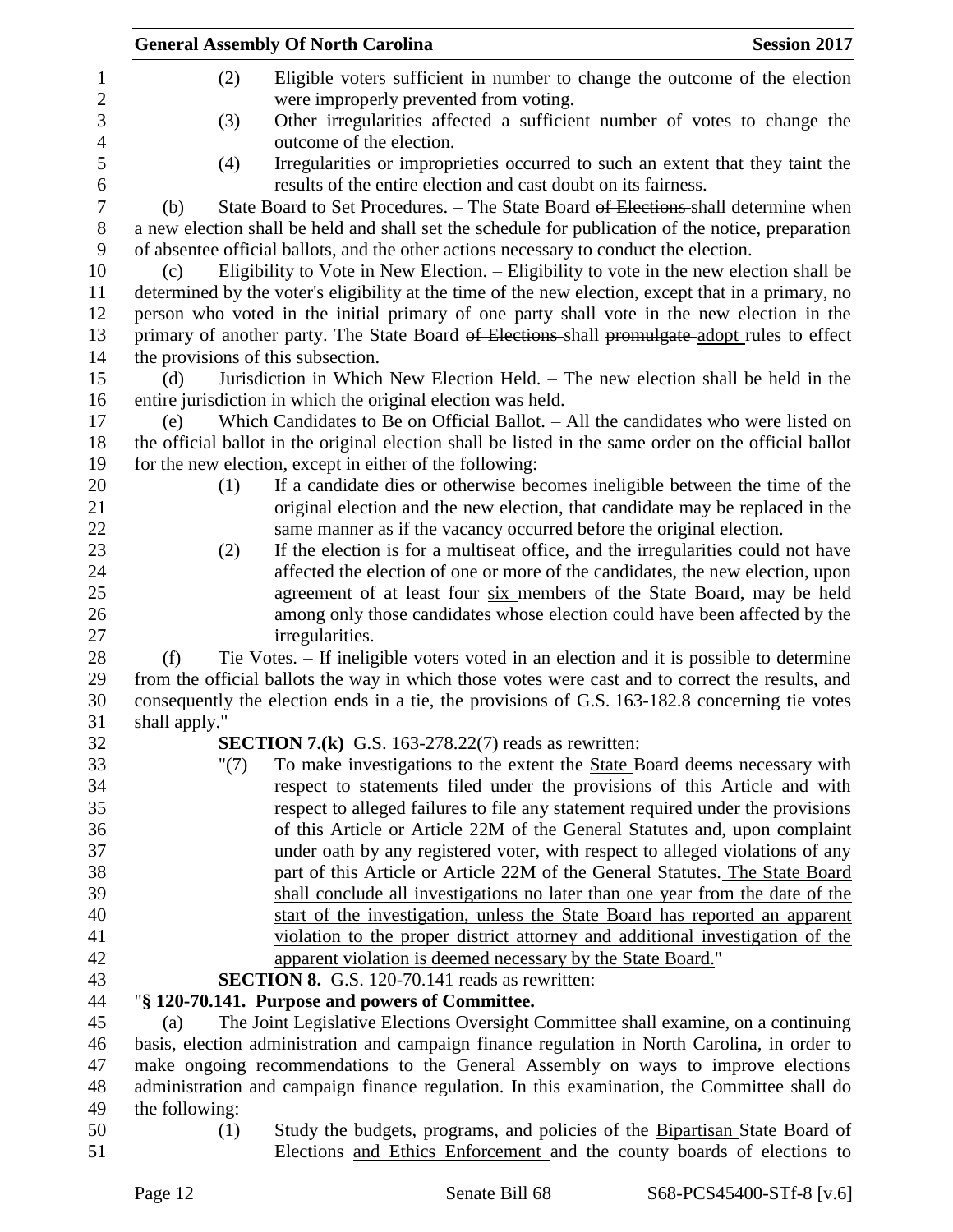|                  |                                                                                                | <b>General Assembly Of North Carolina</b>                                                           | <b>Session 2017</b> |
|------------------|------------------------------------------------------------------------------------------------|-----------------------------------------------------------------------------------------------------|---------------------|
| $\mathbf{1}$     |                                                                                                | determine ways in which the General Assembly may improve election                                   |                     |
| $\sqrt{2}$       |                                                                                                | administration and campaign finance regulation-administration.                                      |                     |
| 3                | (1a)                                                                                           | Study the budgets, programs, and policies of the Bipartisan State Board of                          |                     |
| $\overline{4}$   |                                                                                                | Elections and Ethics Enforcement and the county boards of elections to                              |                     |
| 5                |                                                                                                | determine ways in which the General Assembly may improve campaign                                   |                     |
| 6                |                                                                                                | finance regulation.                                                                                 |                     |
| $\boldsymbol{7}$ | (2)                                                                                            | Examine election statutes and court decisions to determine any legislative                          |                     |
| 8                |                                                                                                | changes that are needed to improve election administration and campaign                             |                     |
| 9                |                                                                                                | finance regulation.                                                                                 |                     |
| 10               | (3)                                                                                            | Study other states' initiatives in election administration and campaign                             |                     |
| 11               |                                                                                                | finance regulation to provide an ongoing commentary to the General                                  |                     |
| 12               |                                                                                                | Assembly on these initiatives and to make recommendations for                                       |                     |
| 13               |                                                                                                | implementing similar initiatives in North Carolina; and                                             |                     |
| 14               | (4)                                                                                            | Study any other election matters that the Committee considers necessary to                          |                     |
| 15               |                                                                                                | fulfill its mandate.                                                                                |                     |
| 16               | (b)                                                                                            | The Committee may make interim reports to the General Assembly on matters for                       |                     |
| 17               | which it may report to a regular session of the General Assembly. A report to the General      |                                                                                                     |                     |
| 18               | Assembly may contain any legislation needed to implement a recommendation of the               |                                                                                                     |                     |
| 19               | Committee."                                                                                    |                                                                                                     |                     |
| 20               |                                                                                                | <b>SECTION 9.</b> Notwithstanding G.S. 163A-2, as enacted by Section 4 of this act, the             |                     |
| 21               |                                                                                                | chairs of the two political parties shall submit a list of names to the Governor on or before April |                     |
| 22               | 20, 2017, and the Governor shall make appointments from those lists no later than May 1,       |                                                                                                     |                     |
| 23               | 2017. The State chairs of the two political parties shall not nominate, and the Governor shall |                                                                                                     |                     |
| 24               | not appoint, any individual who has served two or more full consecutive terms on the State     |                                                                                                     |                     |
| 25               | Board of Elections or State Ethics Commission, as of April 30, 2017.                           |                                                                                                     |                     |
| 26               | <b>SECTION 10.</b> Notwithstanding G.S. 163A-2, as enacted by Section 4 of this act,           |                                                                                                     |                     |
| 27               |                                                                                                | the Governor shall appoint a member of the State Board to serve as chair of the State Board         |                     |
| 28               | until its first meeting in May 2019, at which time the State Board shall select its chairs in  |                                                                                                     |                     |
| 29               | accordance with G.S. 163A-2.                                                                   |                                                                                                     |                     |
| 30               |                                                                                                | <b>SECTION 11.</b> Any previous assignment of duties of a quasi-legislative or                      |                     |
| 31               |                                                                                                | quasi-judicial nature by the Governor or General Assembly to the agencies or functions              |                     |
| 32               |                                                                                                | transferred by this act shall have continued validity with the transfer under this act. Except as   |                     |
| 33               | otherwise specifically provided in this act, each enumerated commission, board, or other       |                                                                                                     |                     |
| 34               | function of State government transferred to the Bipartisan State Board of Elections and Ethics |                                                                                                     |                     |
| 35               | Enforcement, as created in this act, is a continuation of the former entity for purposes of    |                                                                                                     |                     |
| 36               | succession to all the rights, powers, duties, and obligations of the former. Where the former  |                                                                                                     |                     |
| 37               |                                                                                                | entities are referred to by law, contract, or other document in their former name, the Bipartisan   |                     |
| 38               | State Board of Elections and Ethics Enforcement, as created in this act, is charged with       |                                                                                                     |                     |
| 39               |                                                                                                | exercising the functions of the former named entity.                                                |                     |
| 40               |                                                                                                | <b>SECTION 12.</b> No action or proceeding pending on May 1, 2017, brought by or                    |                     |
| 41               |                                                                                                | against the State Board of Elections, the State Ethics Commission, or the Secretary of State        |                     |
| 42               |                                                                                                | regarding the lobbyist registration and lobbying enforcement of the Secretary of State shall be     |                     |
| 43               |                                                                                                | affected by any provision of this act, but the same may be prosecuted or defended in the name       |                     |
| 44               |                                                                                                | of the Bipartisan State Board of Elections and Ethics Enforcement, as created in this act. In       |                     |
| 45               |                                                                                                | these actions and proceedings, the Bipartisan State Board of Elections and Ethics Enforcement       |                     |
| 46               |                                                                                                | or its Executive Director, as appropriate, shall be substituted as a party upon proper application  |                     |
| 47               |                                                                                                | to the courts or other administrative or quasi-judicial bodies.                                     |                     |
| 48               |                                                                                                | Any business or other matter undertaken or commanded by any State program or                        |                     |
| 49               |                                                                                                | office or contract transferred by this act to the Bipartisan State Board of Elections and Ethics    |                     |
| 50               |                                                                                                | Enforcement pertaining to or connected with the functions, powers, obligations, and duties set      |                     |
| 51               |                                                                                                | forth herein, which is pending on May 1, 2017, may be conducted and completed by the                |                     |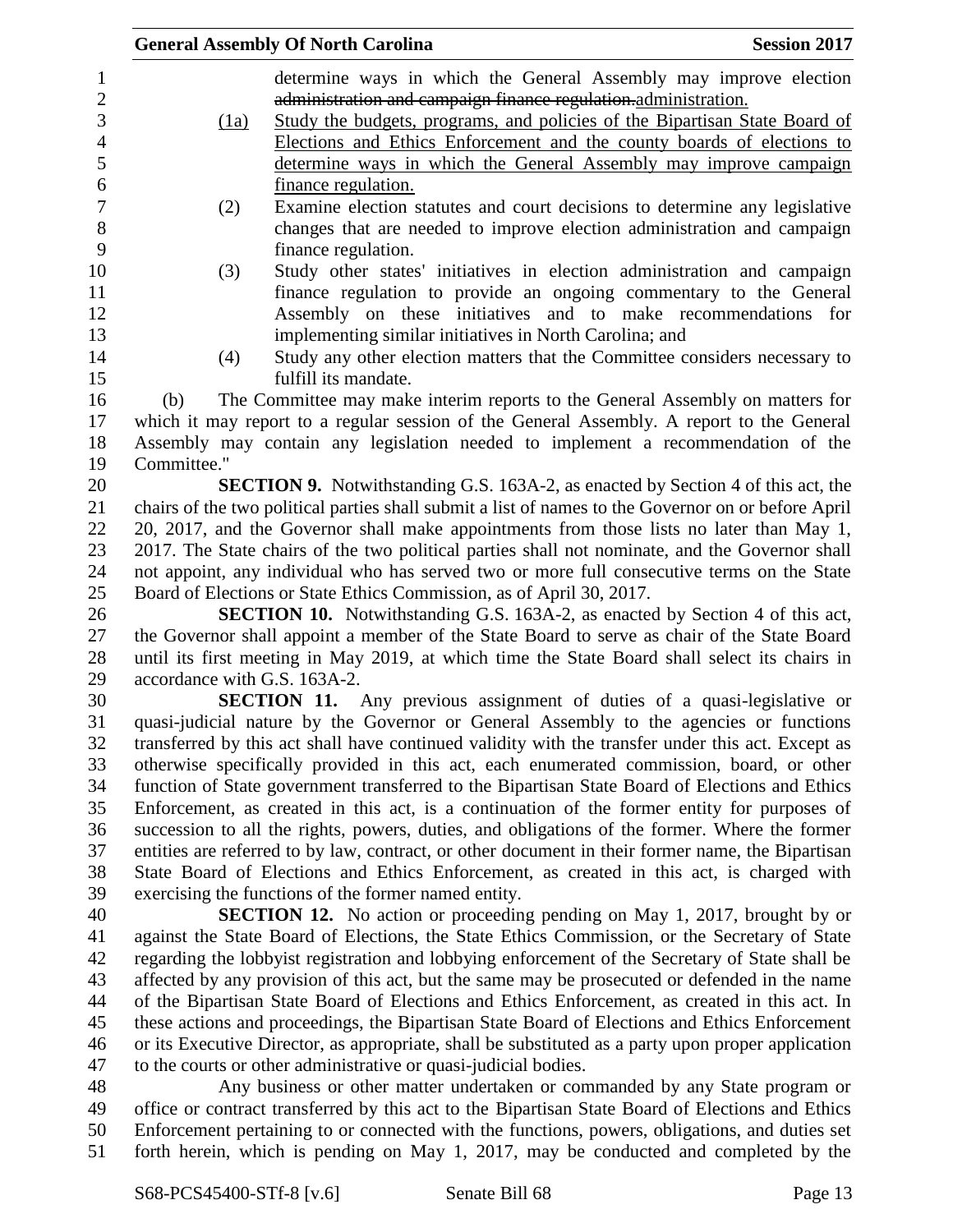Bipartisan State Board of Elections and Ethics Enforcement in the same manner and under the same terms and conditions and with the same effect as if conducted and completed by the original program, office, or commissioners or directors thereof.

 **SECTION 13.** The consolidation provided for under this act shall not affect any ongoing investigation or audit. Any ongoing hearing or other proceeding before the State Ethics Commission or State Board of Elections on May 1, 2017, shall be transferred to the Bipartisan State Board of Elections and Ethics Enforcement, as created by this act, on May 1, 2017. Prosecutions for offenses or violations committed before May 1, 2017, are not abated or affected by this act, and the statutes that would be applicable but for this act remain applicable to those prosecutions.

 **SECTION 14.** Rules and forms adopted by the State Ethics Commission, Secretary of State related to lobbying, and the State Board of Elections shall remain in effect as provided in G.S. 150B-21.7. Policies, procedures, and guidance shall remain in effect until amended or repealed by the Bipartisan State Board of Elections and Ethics Enforcement. The list of covered boards adopted by the State Ethics Commission under G.S. 138A-11 as of April 30, 2017, shall continue in effect until amended or repealed by the Bipartisan State Board of Elections and Ethics Enforcement.

 **SECTION 15.** Any evaluation of a statement of economic interest issued by the State Ethics Commission pursuant to Article 3 of Chapter 138A of the General Statutes in 2016 shall remain in effect until amended or repealed by the Bipartisan State Board of Elections and Ethics Enforcement.

 **SECTION 16.** The authority, powers, duties and functions, records, personnel, property, and unexpended balances of appropriations, allocations, or other funds, including the functions of budgeting and purchasing, of the State Ethics Commission are transferred to the Bipartisan State Board of Elections and Ethics Enforcement, as created in this act. The authority, powers, duties and functions, records, personnel, property, and unexpended balances of appropriations, allocations, or other funds, including the functions of budgeting and purchasing, of the State Board of Elections are transferred to the Bipartisan State Board of Elections and Ethics Enforcement, as created in this act. The authority, powers, duties and functions, records, personnel, property, and unexpended balances of appropriations, allocations, or other funds, including the functions of budgeting and purchasing, of the lobbying registration and lobbying enforcement functions of the Secretary of State are transferred to the Bipartisan State Board of Elections and Ethics Enforcement, as created in this act. The Director of the Budget shall resolve any disputes arising out of this transfer.

 **SECTION 17.** Notwithstanding G.S. 163A-6, the Bipartisan State Board of Elections and Ethics Enforcement shall not appoint an Executive Director until May 2019. Until such time as the Bipartisan State Board of Elections and Ethics Enforcement appoints an Executive Director in accordance with G.S. 163A-6, as enacted by this act, the Executive Director of the State Board of Elections under G.S. 163-26, as of December 31, 2016, shall be the Executive Director.

 **SECTION 18.** The appropriations and resources of the State Ethics Commission is transferred to the Bipartisan State Board of Elections and Ethics Enforcement, and the transfer shall have all the elements of a Type I transfer under G.S. 143A-6.

 **SECTION 19.** The appropriations and resources of the State Board of Elections, including any office space of the State Board of Elections, is transferred to the Bipartisan State Board of Elections and Ethics Enforcement, and the transfer shall have all the elements of a Type I transfer under G.S. 143A-6, with the Budget Code for the newly established State Board being the previous State Board of Elections Budget Code of 18025.

 **SECTION 20.** The appropriations and resources of the lobbying registration and lobbying enforcement functions of the Secretary of State are transferred to the Bipartisan State Board of Elections and Ethics Enforcement, and the transfers shall have all the elements of a